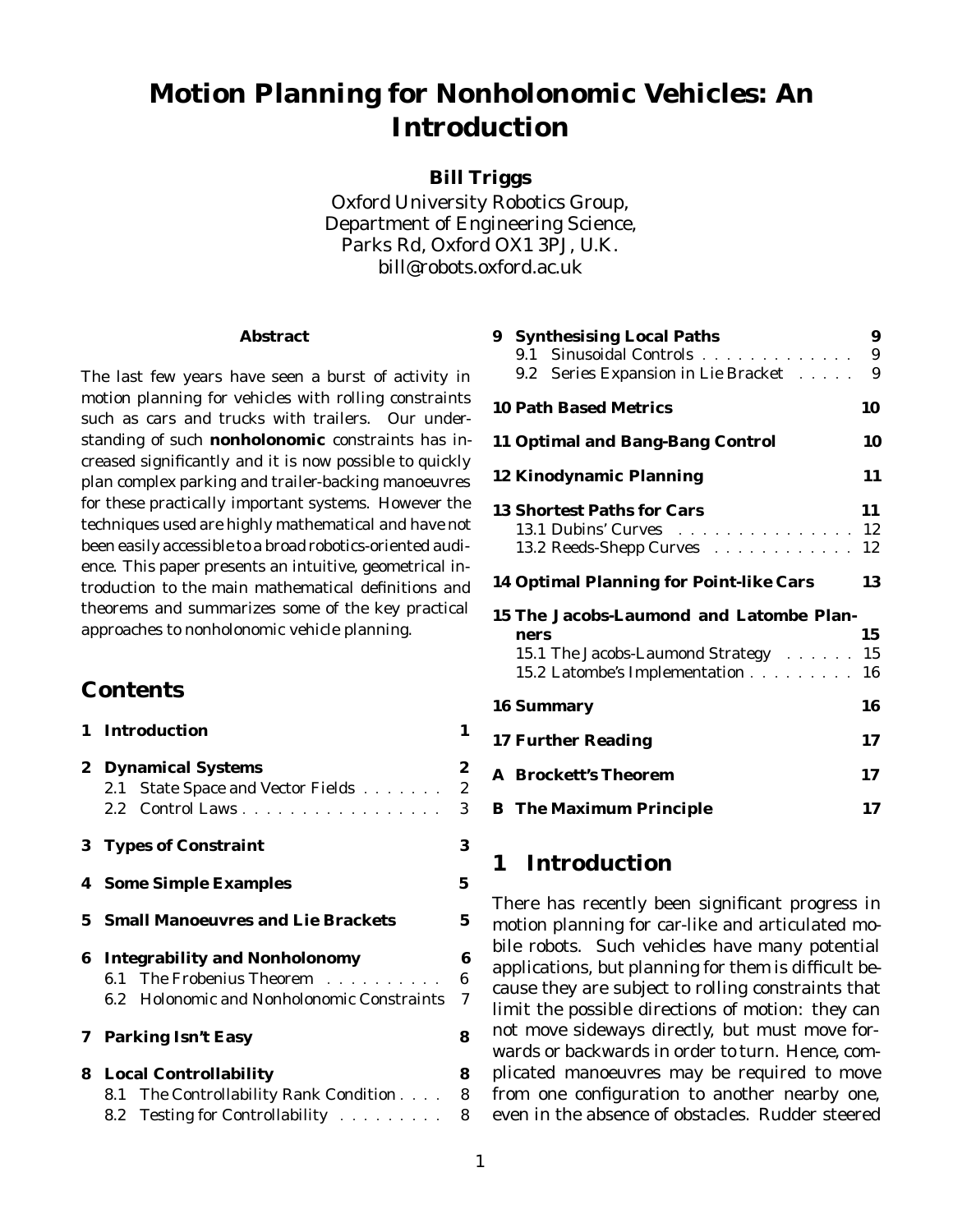vehicles like ships and aeroplanes are subject to similar constraints. Such constraints, that limit the possible directions of motion at a point but can be 'undone' by local manoeuvring, are called **nonholonomic**.

During the last 5 years, several workers have combined conventional robot planning techniques with mathematical results on nonholonomic control obtained over the last few decades, to produce effective planners for nonholonomic vehicles [29]. These are likely to see practical application soon, in systems for AGV parking and docking and controllers for backing articulated vehicles. They are also one step along the road from 'simple' 'piano movers' or 'sliding polygon' algorithms to full kinodynamic planners capable of dealing optimally with complex combinations of kinematic, dynamic and scheduling constraints.

There are several other applications of nonholonomy to robotics, which have been very important in the development of the theory. Murray and Sastry [31] have developed an elegant theory of manipulation with rolling constraints and applied it to multifingered grasping. Nonholonomic algebra also applies to the angular momentum manipulations used to control the orientation of freely falling bodies such as space robots and falling cats [15, 34].

In a broader context, the notion of nonholonomy is deeply entwined with the mathematics of noncommutative symmetries such as the 3D rotation group and the 'gauge' symmetries of general relativity and elementary particle theory. In fact a physical theory is 'gauged' precisely by allowing its local nonholonomy ('gauge curvature') to become a non-trivial, dynamic quantity. Much of the strong development of the theory is a direct consequence of these close ties with fundamental mathematics and physics.

This paper presents a simple, geometric, tutorial introduction to some of the key definitions and theorems of nonholonomy, followed by short descriptions of several recent nonholonomic vehicle planners. Most technical details and mathematical niceties will be ignored, although they are often indispensable to a deeper understanding of the subject. The book by Li and Canny [29] is a good starting place for further reading.



Figure 1: System dynamics is described by a vector field in state space.

### **2 Dynamical Systems**

### **2.1 State Space and Vector Fields**

This section summarizes some standard dynamical systems terminology. We will work in a **state space** *X* that specifies the vehicle configuration and enough velocities, accelerations, and so forth to give **first order dynamical equations**:

$$
\dot{\textit{\textbf{x}}}= \textit{\textbf{f}}(\textit{\textbf{x}})
$$

for the state-trajectory  $\mathbf{x} \equiv \mathbf{x}(t)$  of the system. When dynamical quantities can be ignored (for example if we are planning feasible paths rather than optimal trajectories), the state space will often be configuration space. Otherwise it will usually contain velocity as well as configuration dimensions.

Robot state spaces are typically differentiable manifolds with boundaries, but for most of our purposes they can be pictured as pieces of  $\boldsymbol{R}^{\!\scriptscriptstyle 0}$  for some <sup>n</sup>. Differentiable manifolds have **tangent spaces**: at each point *x* there is a linear space *TxX* of **tangent vectors** or possible directions of motion in the manifold. A dynamical function *f* specifies a **vector field** on state space, i.e. a smooth choice of a tangent vector  $f(x)$  at each point of *X*. The dynamical law  $\mathbf{x} = \mathbf{f}(\mathbf{x})$  fixes the state velocity x to be the vector  $f(x)$  at each point.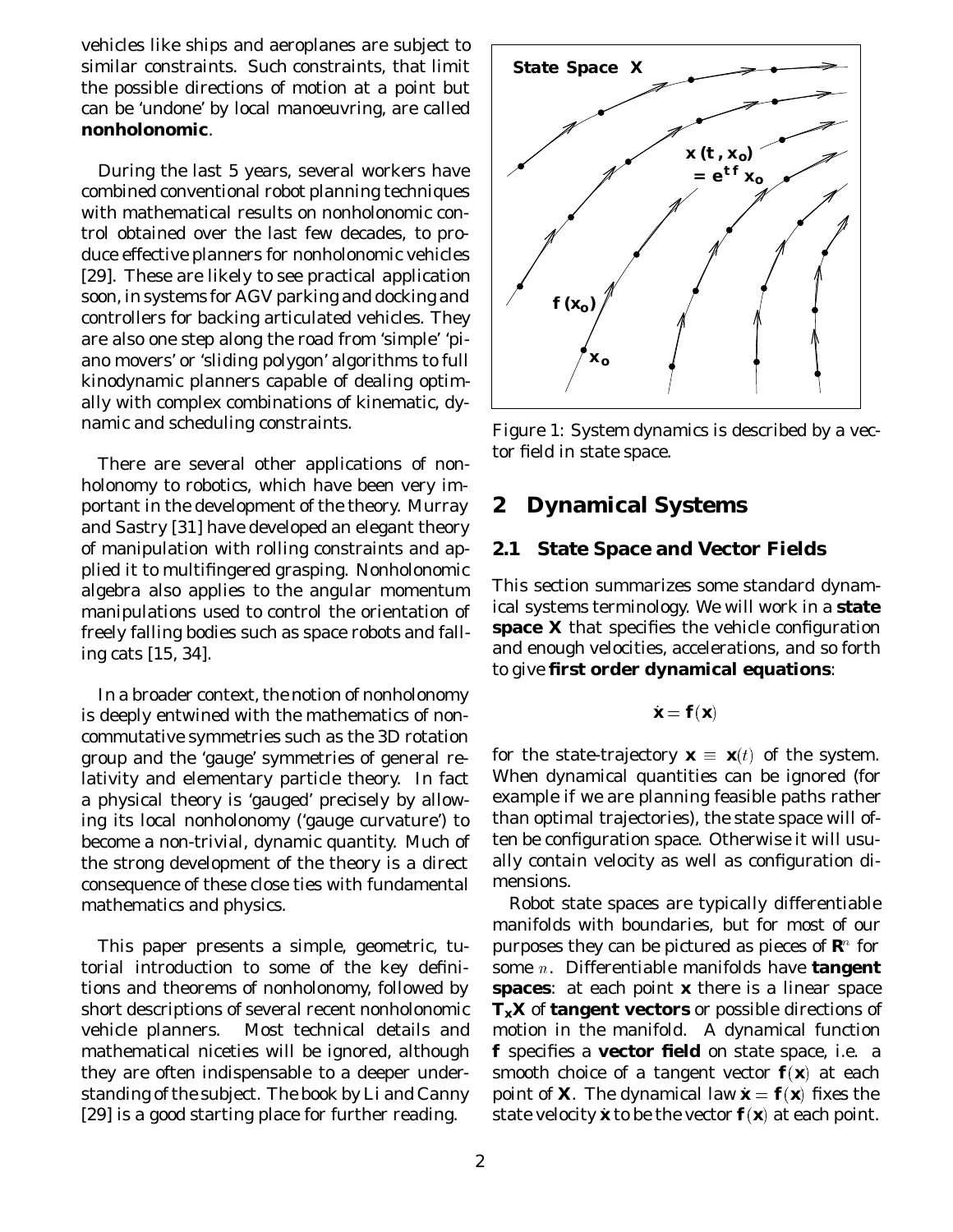A vector field can be pictured as a field of arrows, one attached to each point of the manifold (fig. 1).

Any vector field *f* on *X* can be **integrated** to give a **flow**  $\textbf{\textit{x}}(t,\textbf{\textit{x}}_0) : \textbf{\textit{R}} \times \textbf{\textit{X}} \rightarrow \textbf{\textit{X}}$ **.** For each  $\textbf{\textit{x}}_0$  in  $\boldsymbol{X}$  this specifies the  $\boldsymbol{\mathrm{trajectory}}\ \boldsymbol{x}(t,\boldsymbol{x_{0}})$  through  $\boldsymbol{x_{0}}$ satisfying:

$$
\dot{\mathbf{x}}(t, \mathbf{x}_0) = \mathbf{f}(\mathbf{x}(t, \mathbf{x}_0))
$$
  

$$
\mathbf{x}(0, \mathbf{x}_0) = \mathbf{x}_0
$$

The existence theorems for first order ordinary differential equations (ODE's) show that flows always exist locally for smooth enough *f*.

Vector fields can be viewed as operators that generate infinitesimal displacements, in which case integration formally corresponds to operator exponentiation (defined by an operator power series as for matrix exponentiation:  $e^{tf} \equiv$  $\sum_{n=0}^{\infty}\frac{(t\boldsymbol{f})^n}{n!}$ ). Two realisations of this idea are important for a vector field *f* on a space *X*:

1. *f* generates infinitesimal mappings  $\mathbf{x} \to \mathbf{x} + \mathbf{z}$ *tf* of *X* onto itself ( $t \ll 1$ ). The exponential  $e^{t\boldsymbol{f}}$  :  $\boldsymbol{X} \rightarrow \boldsymbol{X}$  represents the operation of moving along (the integral curves of)  $f$  for time t:

$$
\frac{e^{t\mathbf{f}} \cdot \mathbf{x}_0}{dt} = \mathbf{x}(t, \mathbf{x}_0)
$$

$$
\frac{d}{dt}e^{t\mathbf{f}} \cdot \mathbf{x} = \mathbf{f}(e^{t\mathbf{f}} \cdot \mathbf{x})
$$

We will often use this exponential notation to denote the application of a dynamical law to the system for a finite interval of time.

2. *f* generates infinitesimal translations of the smooth functions on *X* by  $\phi(\mathbf{x}) \to \phi(\mathbf{x} + t\mathbf{f}) \approx$  $\phi(\mathbf{x}) + t\mathbf{f} \cdot \frac{d}{dx} \phi(\mathbf{x})$ . Then  $e^{t\mathbf{f}} \equiv e^{t\mathbf{f} \cdot \frac{d}{dx}}$  pulls back  $\phi$  from  $\mathbf{x}(t, \mathbf{x}_0)$  to  $\mathbf{x}_0$ :  $(e^{t\mathbf{f}} \cdot \phi)(\mathbf{x}_0) = \phi(\mathbf{x}(t, \mathbf{x}_0)).$ 

#### **2.2 Control Laws**

Now assume the system has some **controls** *u* (steering, accelerator,  $\ldots$ ) which alter the dynamics:

$$
\boldsymbol{\dot{x}} = \boldsymbol{f}(\boldsymbol{x}, \boldsymbol{u})
$$

Each setting of the controls gives a different vector field or dynamical law  $f(-, u)$ . We can 'drive' the system to different regions of state space by manipulating *u*. For example a **feedback control law**  $\boldsymbol{u} = \boldsymbol{u}(t, \boldsymbol{x})$  **tells the vehicle controller** how to respond at each time at each point of state space. Such laws generate an implicit closed

loop dynamics  $\dot{\bm{x}} = \bm{f}(t,\bm{x})$ , and may be chosen to achieve some given task such as path following or parking.

Sometimes, controls can be defined so that the system is linear in *u*:

$$
\dot{\textbf{x}} = \textbf{f}_0(\textbf{x}) + \sum_i \textbf{f}_i(\textbf{x}) u^i
$$

In fact, all of the systems we will consider can be made control-linear and **drift free**  $f_0 \equiv 0$ . The *f*<sup>i</sup> are called **control vector fields**. For a linear system the possible directions of motion at a point are linear combinations of the control fields, so the state velocity is implicitly constrained to lie in Span ${f_i}$ .

Even if the system is not linear, by rapidly alternating between several different control vectors we can effectively apply any convex linear combination of them, so there is still a kind of residual linearity in *u*. In fact it turns out that many aspects of non-linear control are well captured by the linear theory [38].

### **3 Types of Constraint**

Several types of constraint are important for vehicles. Planners that consider a wider range of constraints can usually produce better plans, but there is often a high cost in computational and code complexity.

**Configuration constraints** restrict the possible static configurations of the vehicle by delimiting forbidden regions of state or configuration space called **configuration space obstacles (CSO's)**. The main types are **workspace obstacles** (physical objects the vehicle could collide with) and **joint limits** (eg bounds on steering lock or possible tractor-trailer angles).

**Dynamical constraints** restrict the values of differential quantities such as velocity, acceleration and path curvature. If the vehicle state contains the relevant velocity,  $\dots$ , components they translate into forbidden regions of state space. Otherwise they limit the allowable state space velocities and control laws. **Dynamical bounds** are inequalities, for example on the maximum permissible speed or path curvature. **Differential constraints** are equalities which restrict the velocity to a submanifold of the possible state space directions, for example railway tracks and rolling constraints. The main classes of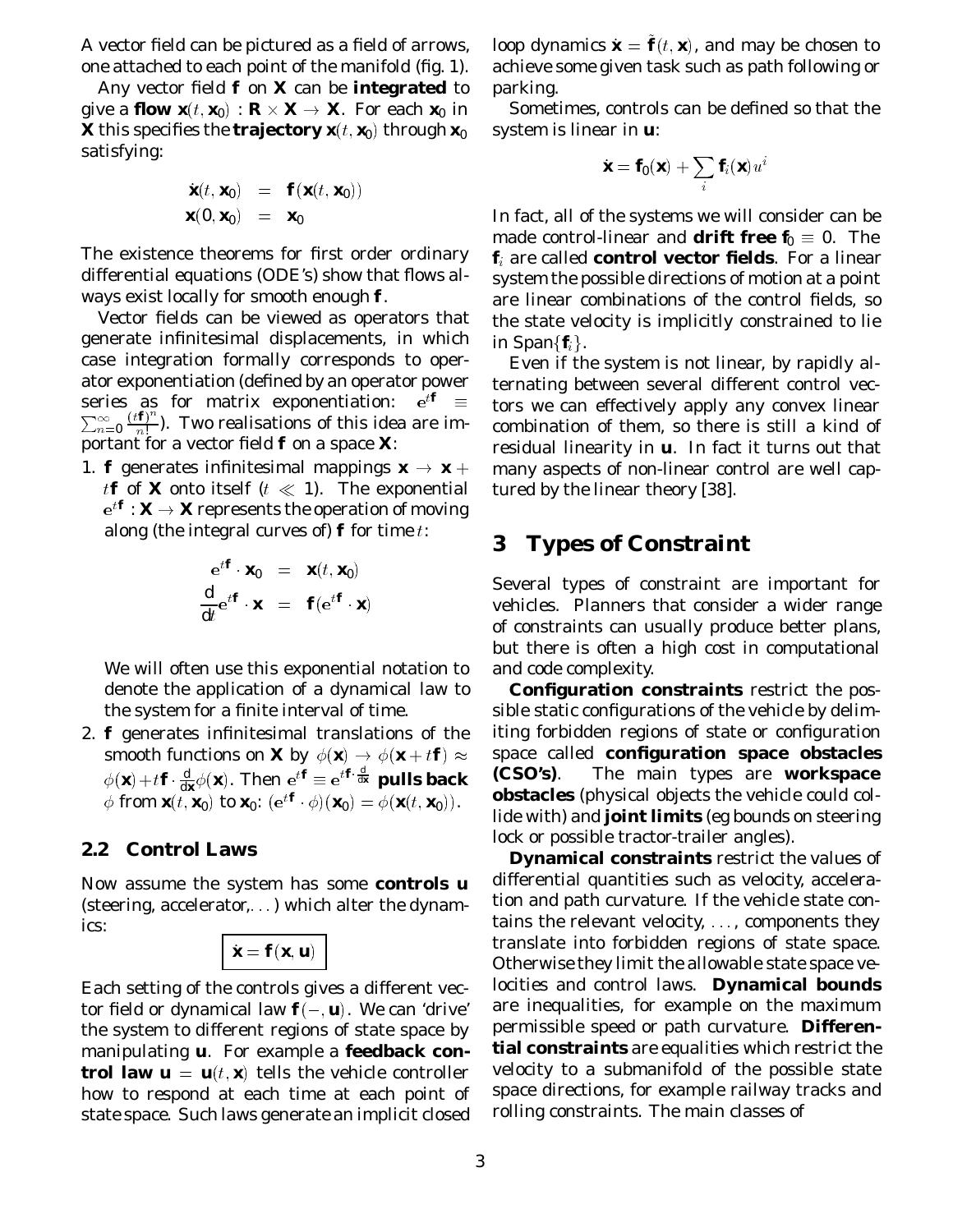



Figure 2: Some examples of holonomic and nonholonomic systems.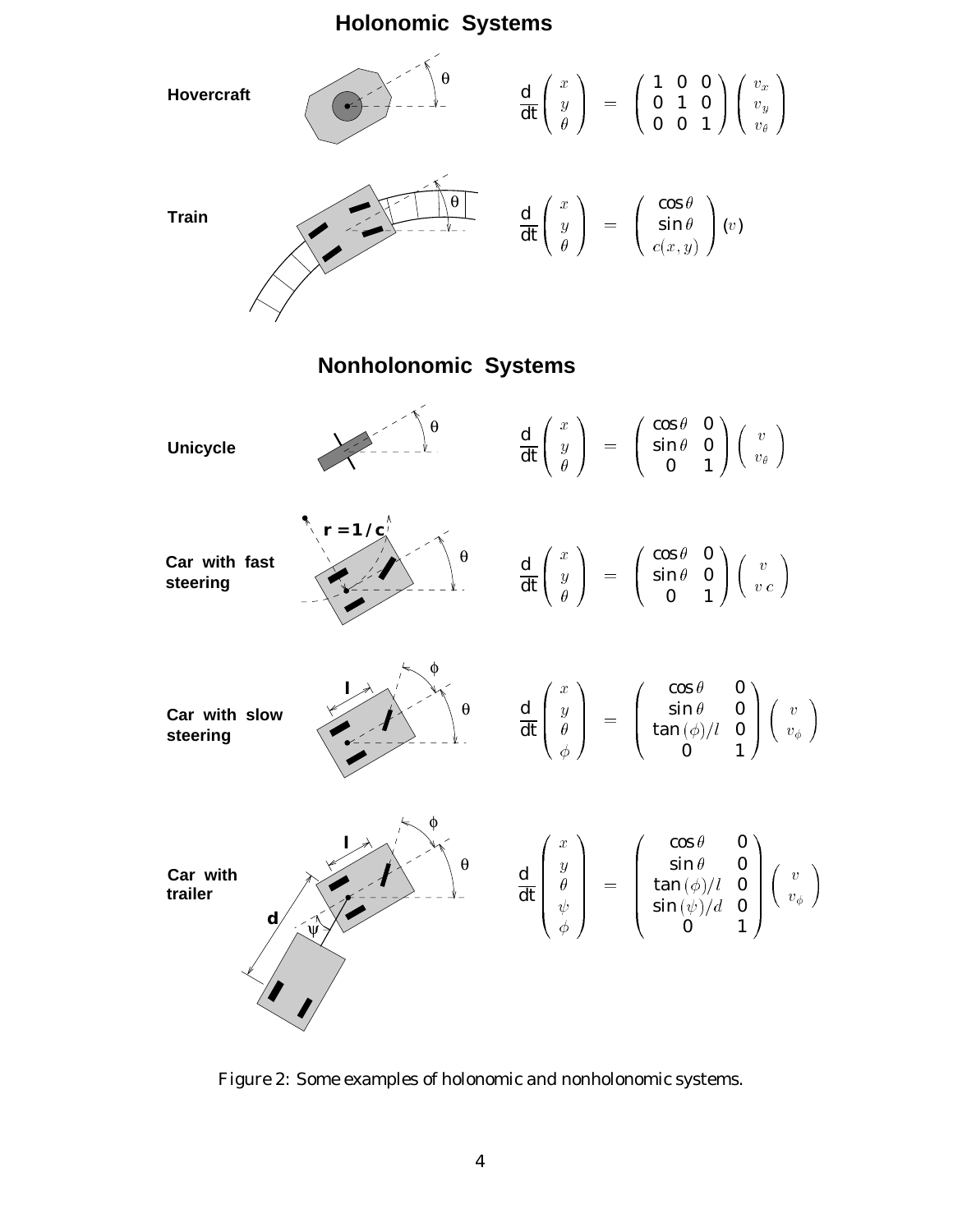differential constraints are **holonomic** or integrable and **nonholonomic** or nonintegrable constraints.

**Integral constraints** do not translate directly into local state space quantities, but limit the values of integrals such as execution time and resource consumption over an entire task. **Scheduling constraints** are particularly significant, especially when there are interactions such as moving objects in the environment that the vehicle must avoid.

**Optimal planners** minimize the value of some integral cost function subject to combinations of the above constraints, while **heuristic planners** 'merely' produce *some* constraint-satisfying plan.

#### **4 Some Simple Examples**

Figure 2 shows some simple examples of holonomic and nonholonomic vehicles. Note that all of them can be expressed as control-linear drift-free systems, so that their possible motions are linear combinations of several control vector fields (the columns of the matrices).

## **5 Small Manoeuvres and Lie Brackets**

How can we characterize the effects of small manoeuvres?

Consider a car trying to parallel park. It can not move sideways directly, but a small local manoeuvre can produce the required sideways motion (fig. 3). Move straight forwards for a distance  $s$ , turn outwards for a distance  $t$  with curvature  $c$  (turn radius 1/ $c$ ), reverse straight backwards for  $s$ , and reverse and turn for  $t$ . By elementary geometry the result is a second order sideways displacement  $c \, s \, t + \mathcal{O}(s^2 t, s t^2)$ .

This is an example of a general scenario. Suppose we have a system with at least two distinct 'forward' control settings and the corresponding 'reverses', giving dynamical laws or state space vector fields  $f, -f, g, -g, \ldots$  Now apply a 'closed sequence of infinitesimal controls', i.e. a sequence of controls, each applied for an infinitesimal time, which is balanced in the sense that there is exactly the same amount of  $f$  as  $-f$ ,  $g$  as  $-g$ , and so on. For example,  $e^{-t\mathbf{g}} \cdot e^{-s\mathbf{f}} \cdot e^{t\mathbf{g}} \cdot e^{s\mathbf{f}}$  is the simplest non-trivial closed sequence (fig. 4). Although this



Figure 3: Backwards and forwards motions can produce a sideways displacement that parallel parks a car.

is a 'closed path in control space' in the sense that the total integrated control signal is zero, it does *not*in general produce a closed path in state space. A careful calculation shows that the residual is a second order motion:

$$
e^{-t\boldsymbol{g}}\cdot e^{-s\boldsymbol{f}}\cdot e^{t\boldsymbol{g}}\cdot e^{s\boldsymbol{f}}=e^{st[\boldsymbol{f},\boldsymbol{g}]+\cdots}
$$

where  $[\bm{f},\bm{g}]^a\equiv\sum_b(\bm{f}^b\frac{\mathrm{d}}{\mathrm{d}\bm{x}^b})\bm{g}^a-(\bm{g}^b\frac{\mathrm{d}}{\mathrm{d}\bm{x}^b})\bm{f}^a$  , ie:

$$
[\boldsymbol{f},\boldsymbol{g}] \equiv (\boldsymbol{f}\cdot\nabla)\boldsymbol{g} - (\boldsymbol{g}\cdot\nabla)\boldsymbol{f}
$$

Given any two vector fields *f* and *g*, the quantity  $[F, g]$  is called the Lie Bracket<sup>1</sup> of  $f$  and  $g$ . It is a geometric (coordinate system independent), skew symmetric, bilinear, differential product on the space of all vector fields, which tells how one vector field changes as you move along the other one.

$$
[\mathbf{f}, \mathbf{g}] = -[\mathbf{g}, \mathbf{f}] \qquad \text{skew symmetry}
$$
\n
$$
[\mathbf{f}, s\mathbf{g} + t\mathbf{h}] = s[\mathbf{f}, \mathbf{g}] + t[\mathbf{f}, \mathbf{h}] \qquad \text{linearity}
$$
\n
$$
[\mathbf{f}, [\mathbf{g}, \mathbf{h}]] + [\mathbf{g}, [\mathbf{h}, \mathbf{f}]] + [\mathbf{h}, [\mathbf{f}, \mathbf{g}]] = 0 \qquad \text{Jacobi identity}
$$
\n
$$
e^{s\mathbf{f}} \cdot e^{t\mathbf{g}} = e^{s\mathbf{f} + t\mathbf{g} - \frac{1}{2}st[\mathbf{f}, \mathbf{g}] + \cdots}
$$
\n
$$
e^{-t\mathbf{g}} \cdot e^{-s\mathbf{f}} \cdot e^{t\mathbf{g}} \cdot e^{s\mathbf{f}} = e^{st[\mathbf{f}, \mathbf{g}] + \cdots}
$$

Campbell-Hausdorff-Baker-Dynkin identities

After the great Norwegian mathematician Sophus Lie (pronounced 'lee') 1842-99, the father of the theory of continuous symmetry groups.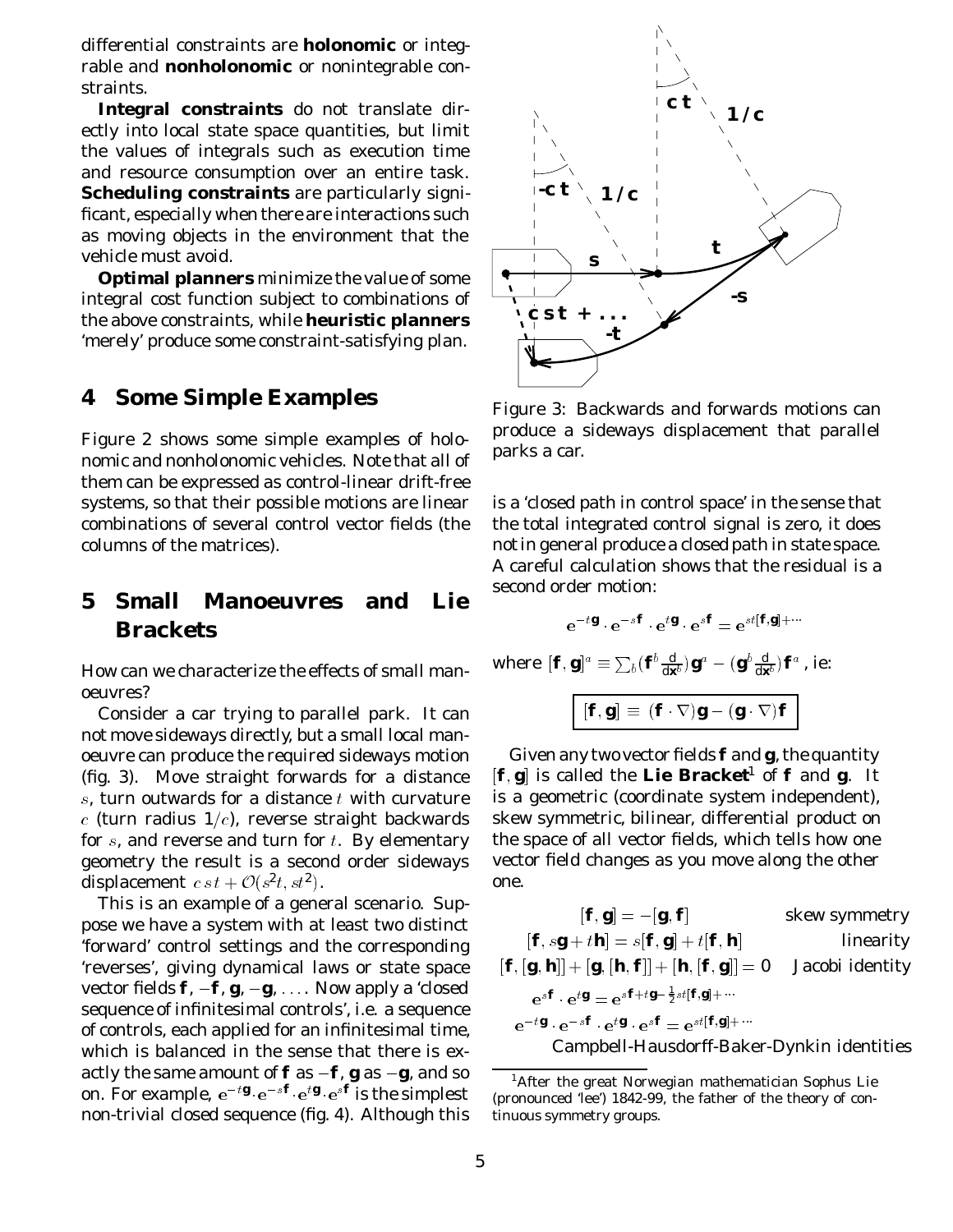

Figure 4: 'Closed' controls can produce a net displacement in state space.

Returning to our manoeuvring car example, we see that the Lie bracket of the two control vector fields is:

$$
\begin{aligned}\n&\left[\begin{pmatrix}\n\cos\theta \\
\sin\theta \\
c\n\end{pmatrix}, \begin{pmatrix}\n\cos\theta \\
\sin\theta \\
0\n\end{pmatrix}\right] \\
&= \begin{pmatrix}\n\cos\theta \cdot \frac{d}{dx} + \sin\theta \cdot \frac{d}{dy} + c \cdot \frac{d}{d\theta}\n\end{pmatrix} \begin{pmatrix}\n\cos\theta \\
\sin\theta \\
0\n\end{pmatrix} \\
&= \begin{pmatrix}\n\cos\theta \cdot \frac{d}{dx} + \sin\theta \cdot \frac{d}{dy} + 0 \cdot \frac{d}{d\theta}\n\end{pmatrix} \begin{pmatrix}\n\cos\theta \\
\sin\theta \\
c\n\end{pmatrix} \\
&= c \cdot \begin{pmatrix}\n-\sin\theta \\
\cos\theta \\
0\n\end{pmatrix}\n\end{aligned}
$$

So again we find that there is a sideways displacement by  $c \, s \, t + \mathcal{O}(st^2, s^2t)$ .

## **6 Integrability and Nonholonomy**

Suppose we have a differential constraint restricting the allowed state velocities to a linear subspace of the possible tangent directions. When are there small manoeuvres which 'undo' this constraint, and in which directions can we move?

#### **6.1 The Frobenius Theorem**

The idea of a linear differential constraint can be formalized as follows:

A *k***-plane distribution<sup>2</sup>**  $\Delta$  **on a manifold X is a** smoothly varying choice of a  $k$  dimensional linear subspace  $\Delta_{\mathbf{x}}$  of the tangent space at each  $\mathbf{x}$  in  $\mathbf{X}$ . A trajectory or vector field  $f$  is said to be in  $\Delta$ whenever  $f(x)$  is in  $\Delta_x$  at each point.

For our systems  $\Delta_{\mathbf{x}}$  will be the span of the control vector fields at *x* (i.e., the possible motion directions at **x**). In fact, any k vector fields or  $n - k$ linear constraint equations define a <sup>k</sup>-plane distribution, so long as they are linearly independent at each point. However distributions are geometric objects that may exist without reference to any particular choice of vector fields or constraints.

The key theorem for distributions is the **Frobenius theorem**3:

The constraint  $\Delta$  can be 'integrated' so that **X** is filled ('foliated') by an  $n - k$  dimensional family of  $k$  dimensional submanifolds with tangent planes in  $\Delta$  if and only if  $\Delta$  is closed under the Lie bracket (i.e., for all  $\bm{f}, \bm{g}$  in  $\Delta$ ,  $[\bm{f}, \bm{g}]$  is in  $\Delta$ ). The idea is that locally we can try to join up the tangent planes  $\Delta_{\mathbf{x}}$  into pieces of submanifold, but the pieces will fail to 'mesh' if small manoeuvres produce new displacements that lie outside  $\Delta_{\mathbf{x}}$ , since going around an infinitesimal loop would allow us to move out of the surface. So the obstruction to forming a submanifold is precisely the extent to which  $[\Delta, \Delta]$  is not contained in  $\Delta.$ 

Notes:

- 1. The Frobenius theorem is always true for 1 dimensional (line) distributions, which are essentially ODE's without a choice of time scaling.
- 2. For practical calculations it suffices to test for the closure of  $\Delta$  on any k independent vector fields in  $\Delta$ : check whether  $[\textbf{\textit{f}}_{i}, \textbf{\textit{f}}_{i}](\textbf{\textit{x}})$  is expressible as  $\sum_l c_{i\,i}^l(\textit{\textbf{x}}) \textit{\textbf{f}}_l(\textit{\textbf{x}})$  for some scalar functions  $c_{i\hspace{0.03cm}i\hspace{0.03cm}i}^l$  and all  $i,j=1,\ldots,k.$
- 3. The Lie bracket can also be used to tell whether a set of independent vector fields  $\textbf{\textit{f}}_1, \ldots, \textbf{\textit{f}}_k$ closed under [ , ] define *coordinate systems* for their submanifolds. Locally, by moving  $\lambda_1$ along  $f_1$  then  $\lambda_2$  along  $f_2$  then  $\ldots$  then  $\lambda_k$  along  $f_k$  we can get to any nearby point of the submanifold, so we might try to use  $(\lambda_1,\ldots,\lambda_k)$ as local coordinates. But we would usually get

<sup>2</sup>This has nothing to do with *functional* distributions such as the Dirac  $\delta$ -function.

 $3A$  reformulation of a theorem by the German group theorist Georg Frobenius, 1849-1917.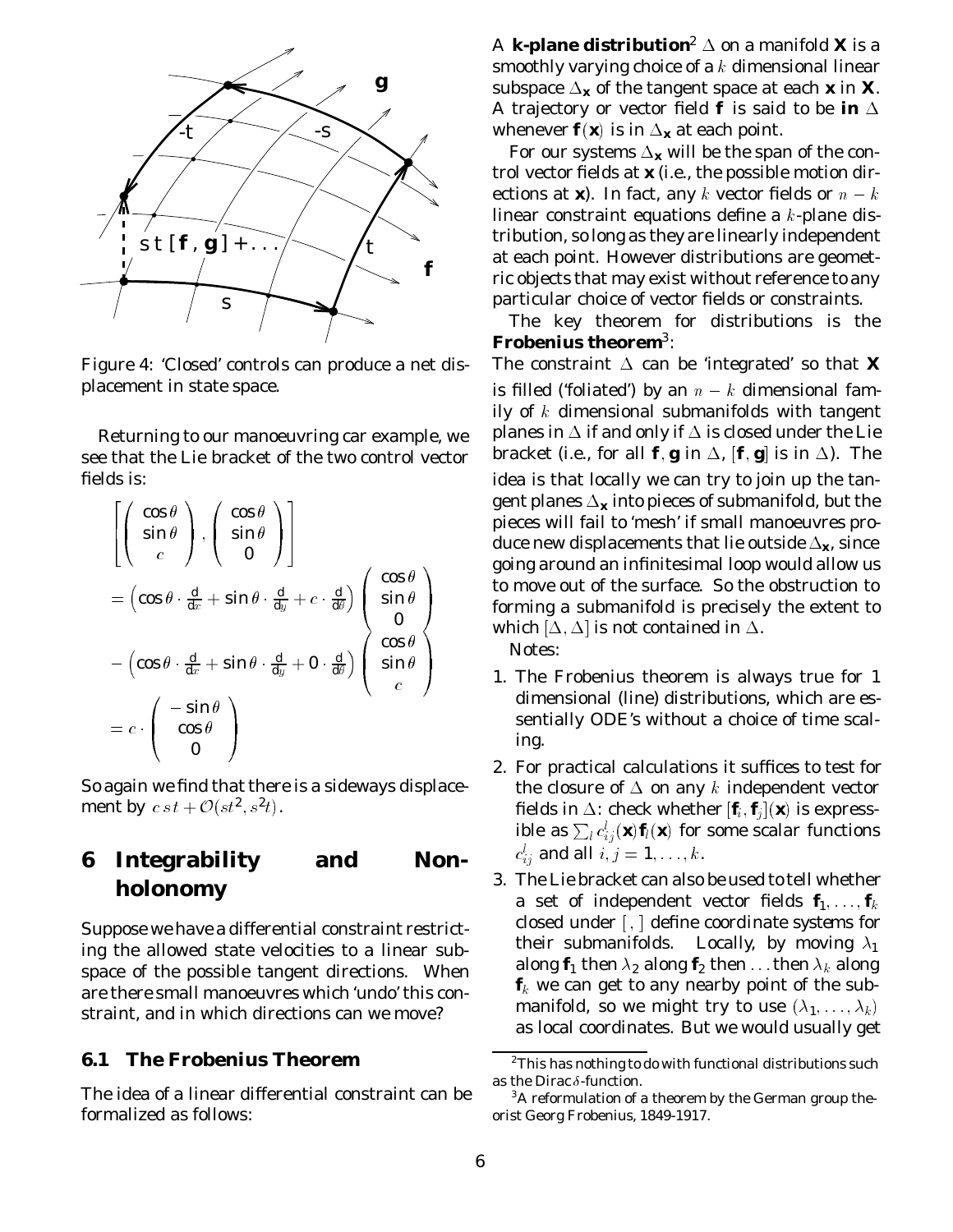

Figure 5: Holonomic constraints mesh together into integral submanifolds that the system can not leave.

different  $\lambda$ 's if we followed the  $\boldsymbol{f}$ 's in a different order. It turns out that the integral curves 'mesh' to form a coordinate system if and only if  $[\mathbf{f}_i, \mathbf{f}_i] \equiv 0$  for all  $i, j$ .

4. There is a very nice dual form of the Frobenius theorem for differential forms that can be used to test the integrability of distributions specified by  $n - k$  linear constraints  $\boldsymbol{h}^{\!\! 1}, \ldots, \boldsymbol{h}^{\! n-k}$ (where  $f$  is in  $\Delta$  if and only if  $\mathbf{h} \cdot \mathbf{f} = 0$  for  $i = 1, \ldots, n - k$ ). Given constraint forms  $\boldsymbol{g}(\boldsymbol{x})$ and  $\mathbf{h}(\mathbf{x})$  there are geometric operations called the **exterior product**  $\wedge$  and the **exterior derivative** <sup>d</sup> that generalize the cross product and curl operations on 3-vectors:

$$
\begin{array}{rcl} (\boldsymbol{g} \wedge \boldsymbol{h})_{ab} & = & \displaystyle \frac{1}{2} (g_a h_b - g_b h_a) \\ (d\boldsymbol{g})_{ab} & \equiv & \displaystyle \frac{1}{2} (\frac{\partial g_b}{\partial x^a} - \frac{\partial g_a}{\partial x^b}) \end{array}
$$

Both produce skew symmetric matrices and both generalize to all *k***-forms** or completely antisymmetric *k*-index tensor fields  $\boldsymbol{g}_{ab\cdots d}(\boldsymbol{x})$ (where  $\mathbf{g}_{a\cdots b\cdots c\cdots d} = -\mathbf{g}_{a\cdots c\cdots b\cdots d}$  for all choices of  $\it{b}$  and  $\it{c}$ ). The Frobenius integrability condition can then be written d $\bm{h}^i(\bm{x}) = \sum_j \bm{c}^{ij}(\bm{x}) \wedge \bm{h}^j(\bm{x})$ for some set of coefficient forms  $c_a^{ij}(\mathbf{x})$ . In other words the exterior derivative of each of the constraint forms must be expressible as a linear combination (with form-valued coefficients) of the other constraint forms. In a sense, the Lie bracket is 'dual' to the exterior derivative <sup>d</sup>.



Figure 6: Nonholonomic constraints 'twist out of the constraint plane' and fail to mesh into submanifolds, so small manoeuvres can move the system across the constraints.

#### **6.2 Holonomic and Nonholonomic Constraints**

If the Frobenius theorem holds, the state space looks rather like an onion, with many distinct 'skins' or layers (fig. 5). The dynamical equations force the system to stay in the layer it starts in, so the rest of the space is essentially irrelevant to it. In this case the state space can be '**reduced**' (separated into disjoint submanifolds) and the constraints are '**holonomic**'.

If the constraint distribution  $\Delta$  is not closed under the Lie bracket the constraints are '**nonholonomic**'. In this case the constraint spaces 'twist up out of the plane like a fan blade' and fail to mesh to form submanifolds, so that small manoeuvres can 'undo' the constraints (fig. 6).

Figure 7 shows a more detailed picture of the constraint distribution for a car-like vehicle whose state is specified by its location and orientation in the plane. At each point the car must move in the direction of its heading, but it can alter its speed and rate of turn (the 'horizontal' and 'vertical' components of state velocity in the diagram, representing the two columns of the control field matrix in fig. 2). A circular path appears as a constant-pitch spiral in state space.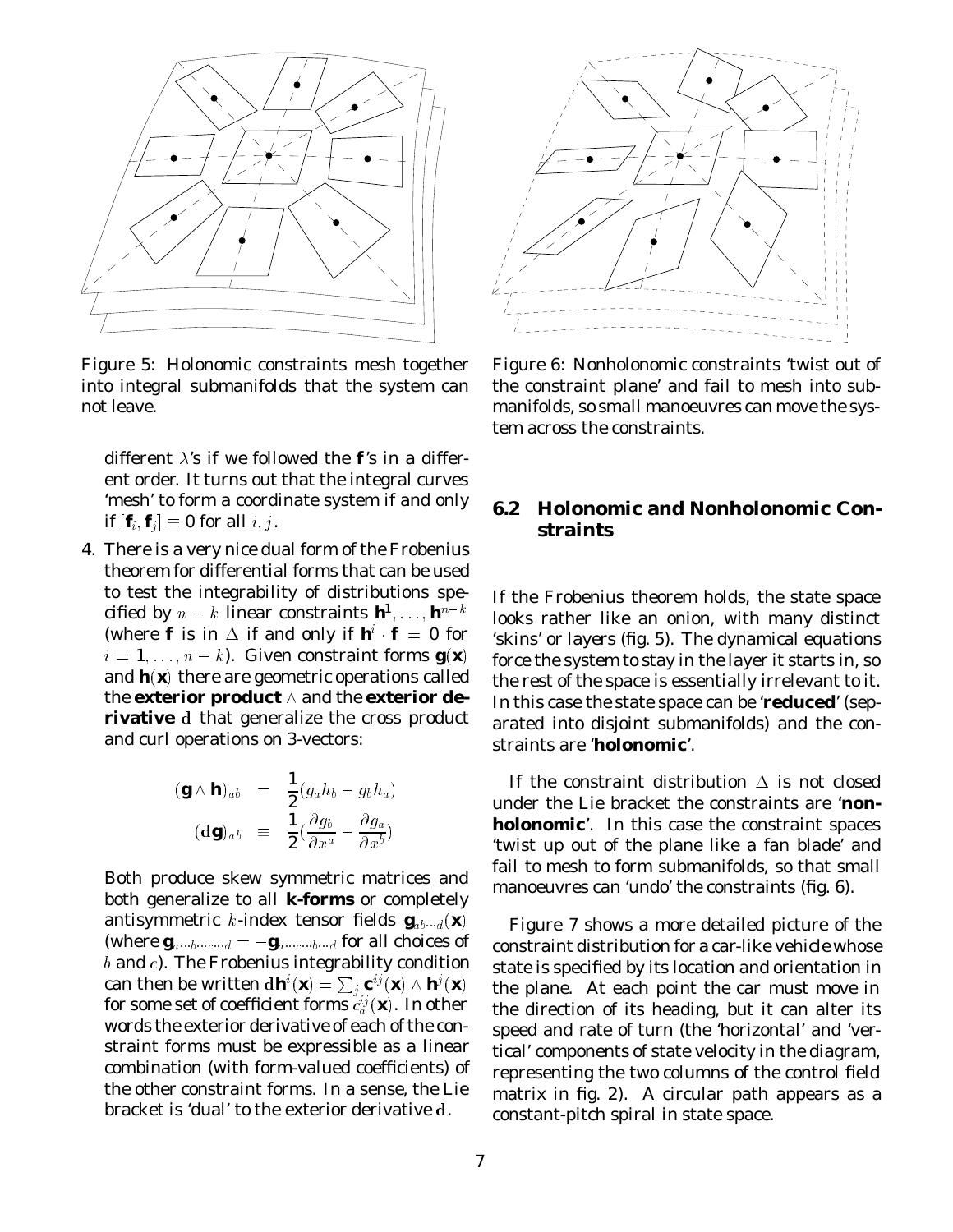

Figure 7: The constraint distribution and some possible configuration space paths for a car. Orientation is plotted vertically.

### **7 Parking Isn't Easy**

Nonholonomic constraints can make it difficult to correct small errors and perturbations. For example, if you are parking your car in a garage and think you are going to end up  $\mathcal{O}(\delta)$  too close to the side wall, you will need a forward distance  $\mathcal{O}(\sqrt{\delta})$ to make the sideways correction at full steering lock. The closer you are to the stopping point, the harder it is to make adjustments.

Appendix A outlines a result by Brockett [8] that formalizes this difficulty. It says roughly that there is *no* continuous asymptotically stable control law  $\mathbf{u} \equiv \mathbf{u}(\mathbf{x})$  that will park a nonholonomic system at a point, so small perturbations *can not* be asymptotically corrected by any choice of statedependent feedback.

Note that the theorem is only valid for parking at a point. Stabilising feedback laws for nonholonomic *path following* are certainly possible, and Coron [12] has shown that even a point can be stabilized with a *time-varying* (oscillatory) feedback law  $\mathbf{u} = \mathbf{u}(t, \mathbf{x})$  for which side-slipping reversals are possible.

### **8 Local Controllability**

We have seen that small local manoeuvres can 'undo' a nonholonomic constraint to second order

along directions  $[\boldsymbol{f}, \boldsymbol{g}]$ . Repeating the process for  $\boldsymbol{f}$ and *[g*, *h*] we can generate a third order displacement along  $[\boldsymbol{f}, [\boldsymbol{g}, \boldsymbol{h}]]$ , and so on. How far can we go?

#### **8.1 The Controllability Rank Condition**

Given the distribution  $\Delta$  spanned by the controls, define the **Control Lie Algebra**  $\mathcal{L}\mathcal{A}(\Delta)$  as the closure of  $\Delta$  under the Lie bracket, i.e.:

$$
\Delta_1 \equiv \Delta \n\Delta_k \equiv \Delta_{k-1} \oplus [\Delta, \Delta_{k-1}] \n\mathcal{LA}(\Delta) \equiv \bigcup_k \Delta_k
$$

 $\mathcal{LA}(\Delta)$ <sub>x</sub> contains all of the directions spanned by all of the Lie products of vector fields in  $\Delta$  at  $\boldsymbol{x}$ . Local manoeuvres of high enough order can move the system along any of these directions at *x*.

W. L. Chow's '**local controllability rank condition**' [11] tells us when we can move a small but finite distance in any direction:

If  $\mathcal{LA}(\Delta)_x$  has maximum rank (dim $(X)$ ) at x in X, there is an open neighbourhood  $\mathcal N$  of  $\boldsymbol x$  in which each point is reachable from *x* by a local manoeuvre lying entirely in N. If Rank $(\mathcal{LA}(\Delta)_x)$  =  $dim(\mathbf{X})$  almost everywhere the system is said to be **globally controllable**. In this case Chow's theorem shows that a path exists for the nonholonomic system *if and only if* one exists for the corresponding *unconstrained* holonomic system. In fact *any* unconstrained path can be followed arbitrarily closely by the nonholonomic system: you can drive your car sideways if you want to! – The catch is that many many small see-sawing manoeuvres are required to approximate a sideways path closely, so you have to work very hard to do it.

#### **8.2 Testing for Controllability**

Testing for local controllability is not easy in general, although all of the vehicles we will consider turn out to be locally controllable almost everywhere, including cars and tractors with arbitrary numbers of trailers [25].

There is heavy algebraic machinery to enumerate all of the possible Lie brackets at a given order (taking skew symmetry and the Jacobi identity into account) and generate 'Philip Hall bases'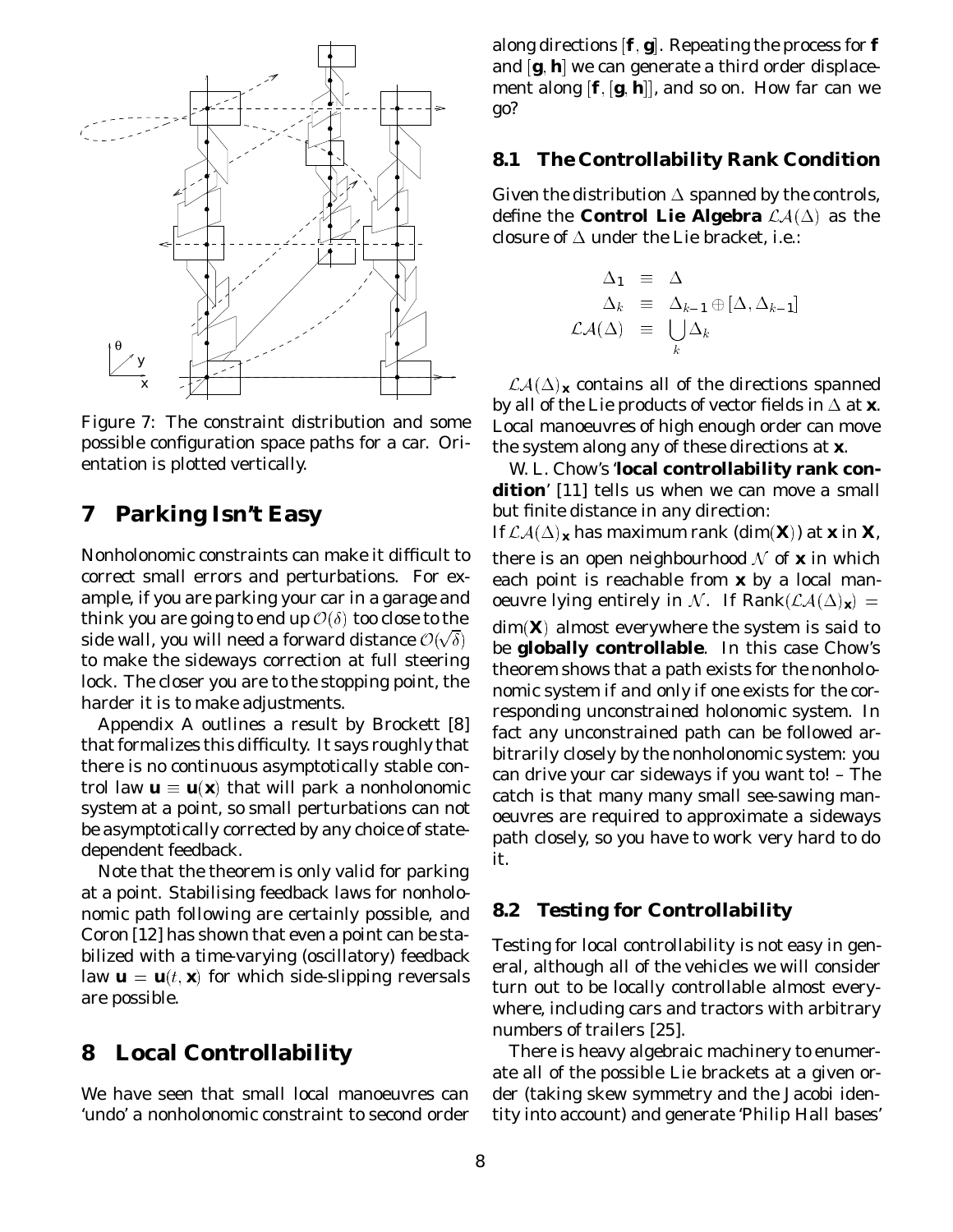for  $\mathcal{LA}(\Delta)_x$  [7, 26]. But the algorithm is exponential in the power of [, ] and *arbitrarily* high powers may be required to generate  $\mathcal{LA}(\Delta)_{\mathbf{x}}$  at some points. Globally things are even more complicated as  $\Delta$  typically has 'singular' hypersurfaces where the control fields are linearly dependent, and  $\mathcal{LA}(\Delta)_{\mathbf{x}}$  may fail to have full rank on these and other hypersurfaces.

### **9 Synthesising Local Paths**

Even when a system is known to be locally controllable, explicit formulas for manoeuvres to generate particular displacements can be hard to find. So the first step in global nonholonomic planning is working out how to move locally.

There are a number of algebraic methods for local path synthesis in special cases, but transforming the system so that they can be applied is something of an art form. The general strategy is to 'fix' successively higher powers of  $[ , ]$  in turn, but this rather ad hoc approach precludes any form of optimality. Explicit formulas for locally optimal paths are available only for the simplest systems and cost functions. (For example the minimal length paths for limited-steering-lock cars are known: see  $\S 13$ ).

#### **9.1 Sinusoidal Controls**

We have seen that repetitive see-sawing motions can move a car sideways. To produce these an 'oscillatory' time-varying control is required. Murray and Sastry [32, 33] show how to use piecewise sinusoidal control signals to synthesize paths for any system of the 'triangular' form:

$$
\frac{\mathrm{d}}{\mathrm{d}t}\left(\begin{array}{c}\mathbf{x}_1\\\mathbf{x}_2\\\vdots\\\mathbf{x}_p\end{array}\right)=\left(\begin{array}{c}1\\\mathbf{f}_2(\mathbf{x}_1)\\\vdots\\\mathbf{f}_p(\mathbf{x}_1,\ldots,\mathbf{x}_p)\end{array}\right)\cdot\boldsymbol{u}
$$

The method applies a series of  $p$  sinusoidal controls that zero each  $x_i$  in turn. The frequencies and amplitudes must be carefully chosen to control the current  $\mathbf{x}_i$  while leaving the previous  $\mathbf{x}_i$ 's undisturbed.

Any locally controllable system can implicitly be written in triangular form by an appropriate change of coordinates. The transformation can be made explicit for cars and cars with arbitrary numbers of trailers [33].

Figure 8: Some 'parking' manoeuvres for a car planned using Lafferriere and Sussmann's technique (from [22]).

#### **9.2 Series Expansion in Lie Bracket**

Small closed manoeuvres generate displacements along Lie bracket directions, with corrections at higher orders. If we can express a desired displacement as a sum of known Lie brackets, it can be approximately synthesized by applying the manoeuvres that generate the Lie brackets in sequence. However complex higher order correction terms must be accounted for if this is to be made rigorous.

Lafferriere and Sussmann [22] show how to handle these corrections when all the Lie brackets above order  $k$  vanish (i.e.  $[\textbf{\textit{f}}_{\textbf{1}}, [\textbf{\textit{f}}_{\textbf{2}}, \text{ } \ldots [\textbf{\textit{f}}_{k}, \textbf{\textit{f}}_{k+1}]\ldots]] \equiv$ 0 for all  $\textbf{\textit{f}}_1, \ldots, \textbf{\textit{f}}_{k+1}$ ). Such systems are '**nilpotent of order** *k*'. For other systems the method generates a rapidly convergent sequence of approximate solutions as  $k$  is increased.

A rough impressionist sketch of the procedure is as follows:

Choose a set of control fields and brackets  $\textbf{\textit{f}}_1, \ldots, \textbf{\textit{f}}_r$ spanning the state space and express the desired displacement in terms of them, as  $e^{\sum_{i=1}^{r} \lambda_i \hat{\pmb{f}}_i}$ . Rewrite sums of terms and compound brackets as products, for example:

$$
\begin{array}{rclcl} \mathbf{e}^{s\boldsymbol{f}+t\boldsymbol{g}} & \to & \mathbf{e}^{-\frac{1}{2}s\,t[\boldsymbol{f},\boldsymbol{g}]+\cdots} \cdot \mathbf{e}^{s\boldsymbol{f}} \cdot \mathbf{e}^{t\boldsymbol{g}} \\ \mathbf{e}^{s[\boldsymbol{f},\boldsymbol{g}]}& \to & \mathbf{e}^{\mathrm{corrections}} \cdot \mathbf{e}^{-\sqrt{s}\boldsymbol{g}} \cdot \mathbf{e}^{-\sqrt{s}\boldsymbol{f}} \cdot \mathbf{e}^{\sqrt{s}\boldsymbol{g}} \cdot \mathbf{e}^{\sqrt{s}\boldsymbol{f}} \end{array}
$$

Deal with low order terms first, ignore terms of or-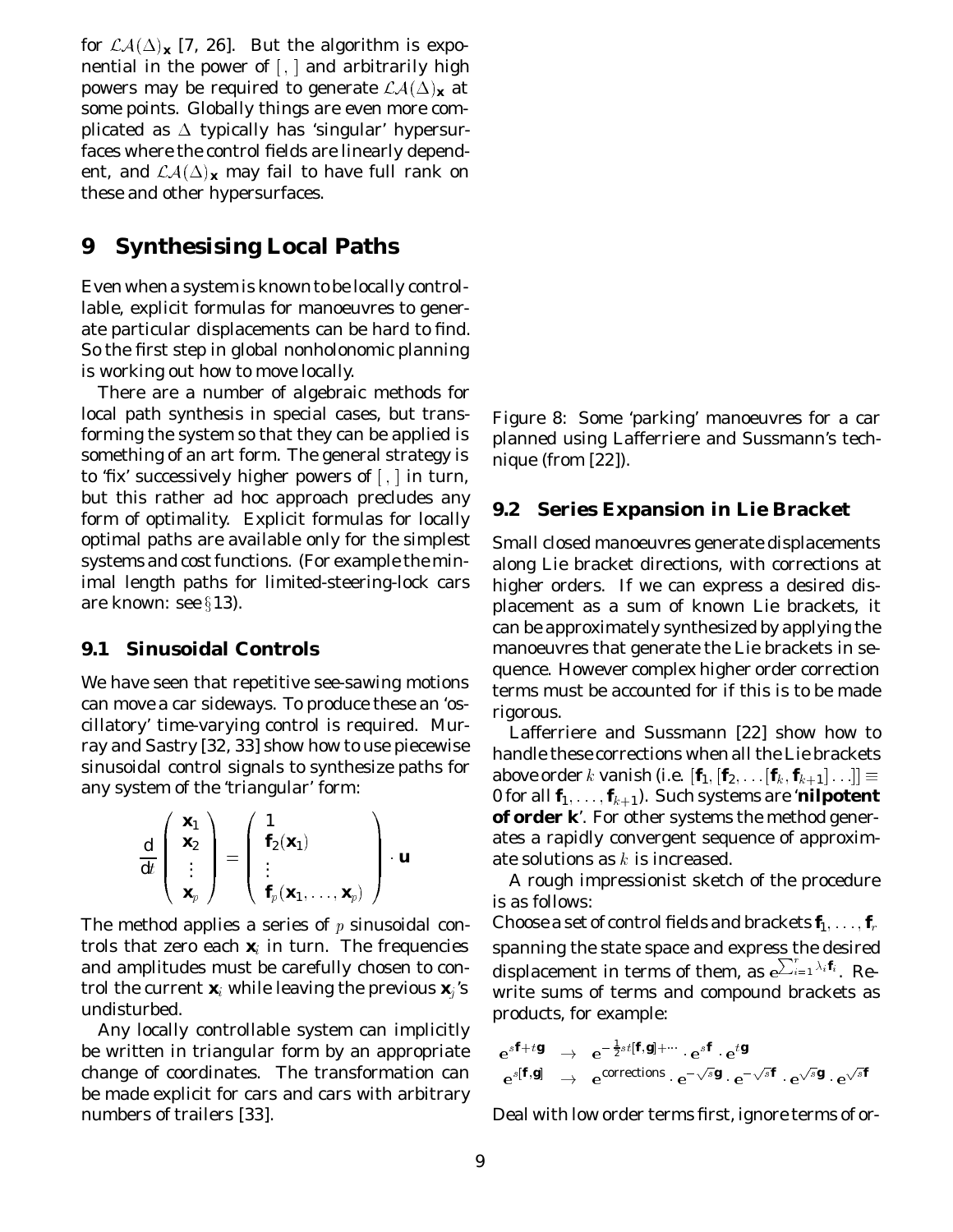Figure 9: The configurations within 1 unit of path length from the origin for a car (from [27]).

 $\mathbf{der} > k$ , and always be careful to push the remaining corrections towards the end of the product. The result is a finite series of realisable controls which terminates at order  $k$  by nilpotency. Lafferriere and Sussmann [22] also show that cars and cars with trailers can be expressed as nilpotent systems by 'feedback nilpotentisation' (a nonlinear, state dependent redefinition of the controls *u*), and present some examples of explicit path calculations. Figure 8 shows some manoeuvres for a front wheel drive car generated by their methods.

## **10 Path Based Metrics**

It is often convenient to have a measure of the cost of travelling between points of state space to provide an estimate of path quality. Nonholonomic systems may require a considerable amount of manoeuvring to travel between nearby configurations, so such cost functions do not correspond well with 'Euclidean distance in state space' (whatever that means). However any positive definite cost function potentially defines a metric and an associated topological structure on state space.

The length of the shortest path between two points is the most obvious choice of cost function. For nonholonomic systems, the balls of this metric (the sets of points within a fixed distance of a given centre) can be very distorted. As their radius shrinks they become ever more squashed and twisted and their surfaces become cusped and fold back on themselves [27, 26] (fig. 9).

However the controllability rank condition  $(\S 8.1)$  implies that the shortest path metric is always topologically equivalent to the Euclidean one at points with full rank. This is comforting: if the topologies were different it might turn out that small perturbations could not be corrected or that apparently well-behaved paths were not in fact continuous. It would certainly mean that many of our basic geometric intuitions about the situation would have to be reconsidered.

## **11 Optimal and Bang-Bang Control**

The above methods generate heuristic paths. It is also possible to plan paths that are in some sense 'optimal'. This section gives an extremely brief introduction to optimal planning in general, and the rest of the paper concentrates on *minimal length* paths for car-like vehicles, for which closedform results are available.

A broad class of optimal planning problems can be formulated as follows:

Find a control  $\mathbf{u}(t)$  for  $\mathbf{x} = \mathbf{f}(t, \mathbf{x}, \mathbf{u})$  which minimizes the cost  $\int_{\mathbf{x}_0}^{x_1}$  $\mathbf{x}_0 \cdot \mathbf{z}_1$  *c*(*t*, *x*, *u*) dt of travelling from  $\mathbf{x}_0$  to  $\mathbf{x}_1$ , subject to the constraint  $\mathbf{u}(t) \in \mathbf{U}$  for some set of permitted control values  $U$ . The key to such **optimal control** problems is the **Pontryagin Maximum Principle** [35]. This is reviewed in appendix B. It reformulates the problem as a Hamiltonian system in an extended state space and uses techniques from classical mechanics to find a useful implicit form for the solutions. The implicit form is sometimes strong enough to allow explicit optimal solutions to be derived, but this usually only happens for fairly simple systems.

The main practical conclusion of the Maximum Principle is that optimal controls are typically hard limited and piecewise continuous, i.e.  $\mathbf{u}(t)$ is usually hard against the constraint boundaries and switches abruptly between limits at certain critical points. Such controls are called **bang-**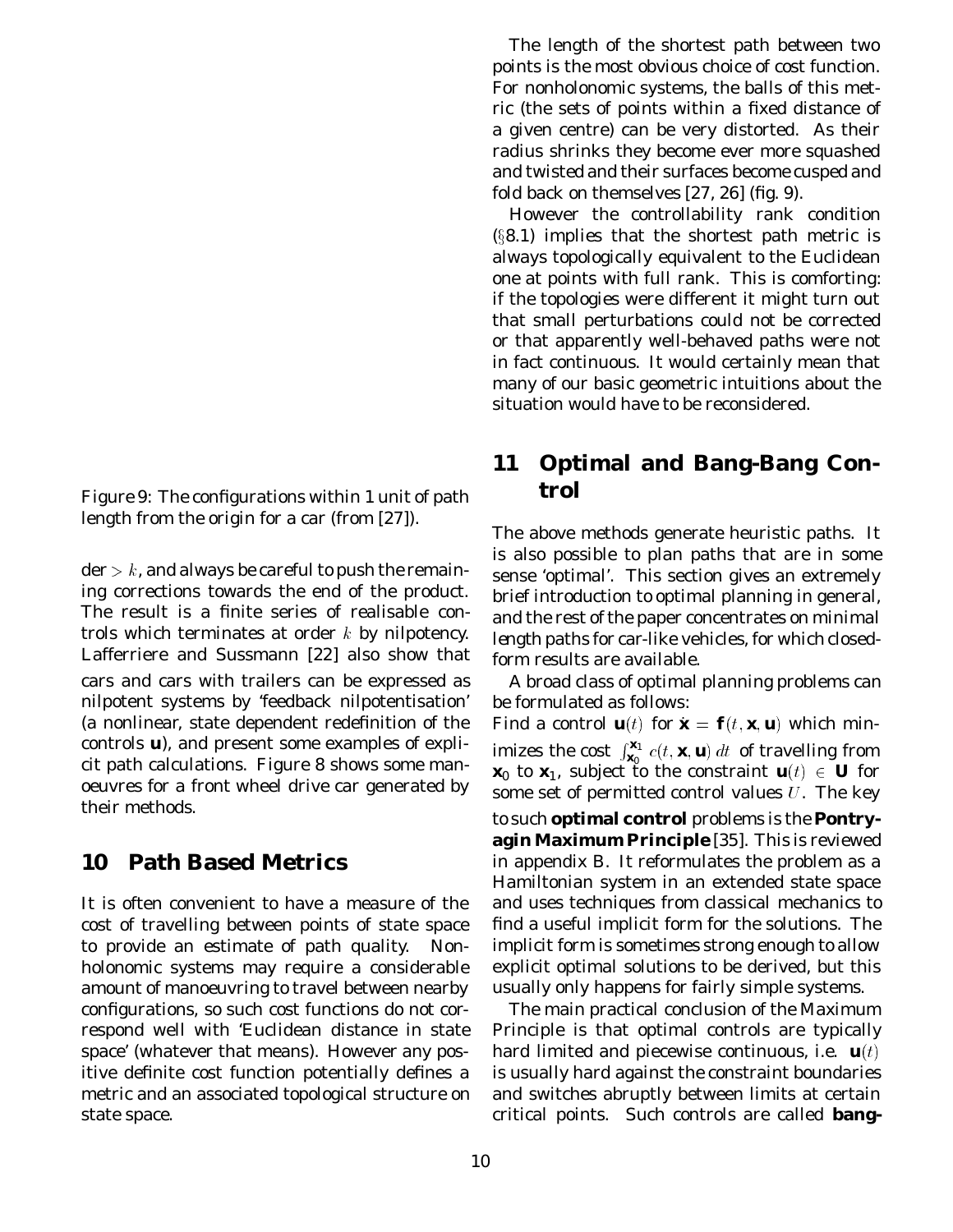#### **bang** controls.

For example, to cycle from Oxford to Cambridge in the shortest possible time you have to: (*i*) accelerate as hard as possible until you reach maximum speed; (*ii*) keep pedalling as fast as possible for as long as you can; (*iii*) brake as hard as possible just in time to stop at the Cambridge. Notice that:

- The 'bangs' divide the problem into natural subtasks.
- The optimal solution is also *locally* optimal in the sense that at each moment you have to do as well as you can for the subtask in hand.
- At each point the optimal control can depend on everything between the current state and the goal, but it is completely independent of the path from the initial state to the current one. So the scheduling of subtasks requires exact foreknowledge but no past knowledge: you have to start braking at exactly the right point no matter how you got there. This potential need for unbounded look ahead makes optimal planning difficult and is one reason why only implicit solutions are easily available.
- Optimal paths are fragile. The controls are at their limits so there is no margin for error: if you fail to brake in time you will overshoot, if you fail to turn as hard as possible you will hit the wall, and so on.

## **12 Kinodynamic Planning**

**Kinodynamic planning** [9, 13] is the branch of planning dealing with optimal control under complex cost functions and complex kinematic and dynamic constraints. This is a rather broad umbrella, but one common strategy is to discretize time and search either forwards or backwards over all possible sequences of 'bangs' (i.e. controls that are hard against the constraints and constant on each time interval). Since an optimal control schedule typically consists of piecewise continuous hard-limited controls with abrupt transitions, it can usually be well approximated by such a sequence.

Barraquand and Latombe [4] have developed a planner for cars with multiple trailers which uses this technique and  $A^*$  search in an n-dimensional bitmap representing the configuration space. The Figure 10: Paths for a car (left) and an articulated vehicle (right) planned by the Barraquand-Latombe algorithm (from [4]).

number of reversals is used as an evaluation function, perhaps combined with the path length. The method is relatively simple and resolution complete, and it can handle fairly complex environments. It has time complexity  $\mathcal{O}(r^n(r+n\log r))$ at resolution  $r$ . This makes it impractical for vehicles with more than one trailer, but it runs quite quickly for cars and cars with one trailer. Figure 10 shows some paths planned by the method.

### **13 Shortest Paths for Cars**

Most nonholonomic systems and cost functions are too complex to allow the derivation of explicit formulae for optimal paths, however analytic forms do exist for the *minimum length* paths of cars with limited steering lock moving between arbitrary configurations in the empty plane.

If the vehicle must always move forwards the shortest paths are known as **Dubins' curves** [14], and if reversals are allowed they are called **Reeds-Shepp curves** [36]. These results form the basis of several effective planners for the practically important case of car-like vehicles. They also shed light on the form of path-length-based metrics and the probable structure of optimal paths for more complex systems. The formulae are complicated but they have the expected bangbang form, which in this case means that the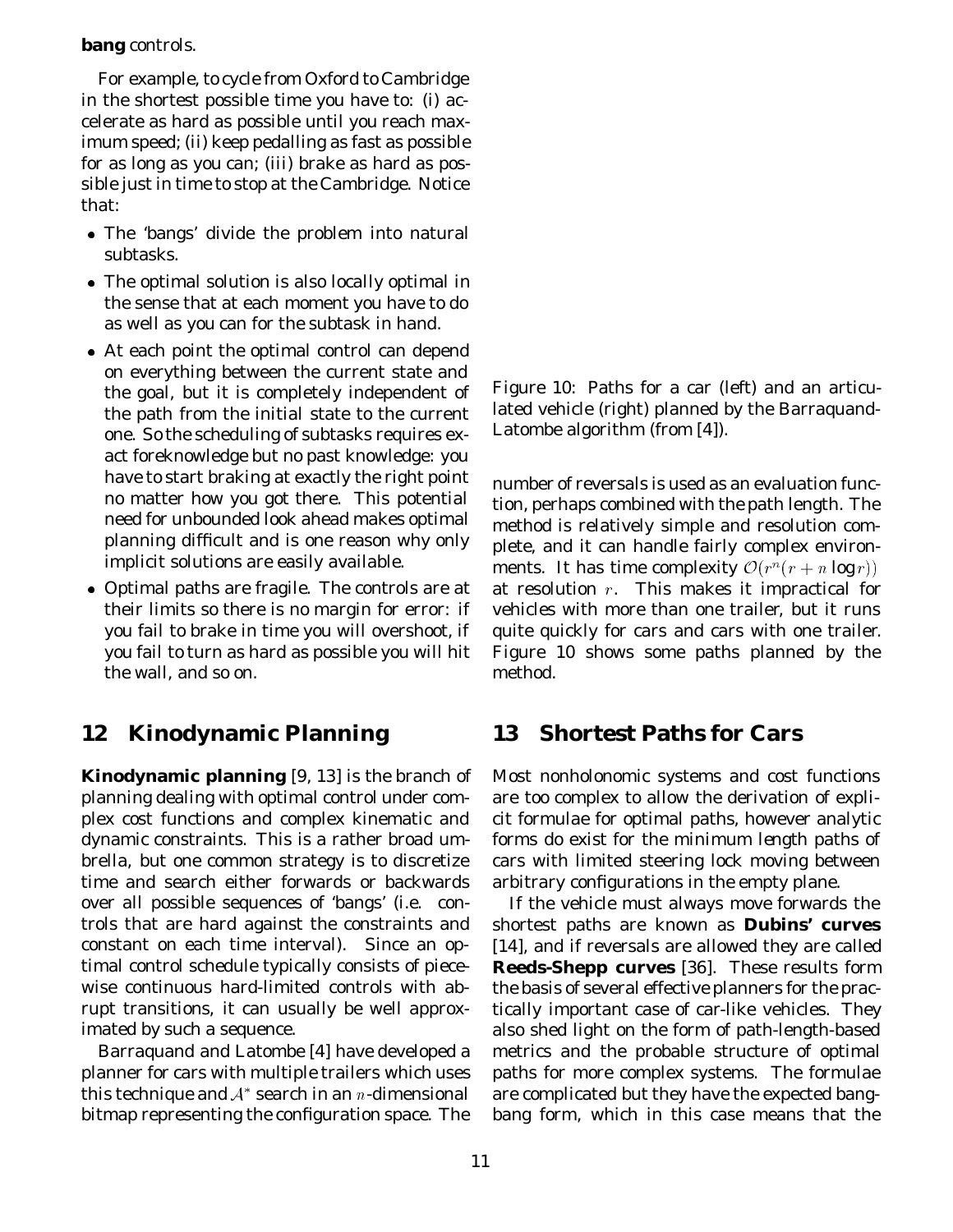paths are made up of straight line segments and maximally curved arcs. Figures 11 and 12 show some examples.

Before proceeding, it is important to understand the limitations of the minimum length criterion:

- As with other classes of optimal plans, shortest paths tend to be 'brittle': they often skim the edges of obstacles and there is no margin for execution error as the constraints are kept at their limits (eg, steering is always applied at maximum lock).
- The length-based cost function ignores vehicle dynamics. The shortest paths usually have abrupt curvature discontinuities and direction reversals that require infinitely fast steering and acceleration to track at finite speeds. If acceleration times can not be ignored the shortest paths are *not* usually time optimal. Neither are they optimal under other cost metrics such as efficiency, safety, etc. So what measure of cost do we really want to optimize anyway?
- The form of the optimal paths depends critically on the exact nature of the constraints. For a car-like vehicle with limited speed and steering lock and rapid acceleration the above arc-line form applies. For a vehicle such as the common RoboSoft platform, with two independent drive wheels and independent speed and acceleration limits on each, the shortest paths are combinations of lines, circles, **clothoids** (Euler or Cornu spirals curvature is an affine function of arc-length) and **anti-clothoids** (involutes of circles) [28, 16]. For a car-like vehicle with limited acceleration and steering slew rate, the steering wheel angle is an affine function of arc-length. For small steering angles this again produces approximately clothoidal path sections.

#### **13.1 Dubins' Curves**

**Dubins' Theorem** [14]: For a car with minimum turning radius  $R$  moving forwards in an empty plane, the shortest path between any two configurations is a sequence of straight line segments (S) and circular arcs of radius  $R(C)$  of the form CSC, CCC, or a subsequence of one of these. In more detail there are exactly 6 possibilities to check: LSL, LSR, RSL, RSR, LRL, RLR, where  $L =$  left turn,  $R =$  right turn.



Figure 11: Some examples of Dubins' curves.

#### **13.2 Reeds-Shepp Curves**

**Reeds-Shepp Theorem** [36]: If the car is also allowed to reverse there is *a* shortest path which has the form (a subset of)  $C|CSC|C$ , where | indicates an optional reversal (cusp). In detail there are 68 possibilities to check. The shortest paths are no longer unique, there may be continuous families of them.

Sketch of proof:

- Use 'elementary' calculus and explicit length estimates to derive path-shortening rewrite rules that convert SCS, SCC and CCCC to Dubins' form and remove cusps from  $C|S, \ldots$ ,  $C|C|C$ .
- Use the rules to rewrite an arbitrary arc-line path in Reeds-Shepp form by repeatedly reducing sections between cusps to Dubins' form and applying the cusp eliminating rules.
- Given an arbitrary path, uniformly approximate it with a sequence of arc-line paths and reduce each member of the sequence to Reeds-Shepp form. By a compactness argument there is an accumulation point of Reeds-Shepp form. This is the desired shortest path.
- Both results also follow from the Pontryagin Maximum Principle and some analytic calculations [39, 6].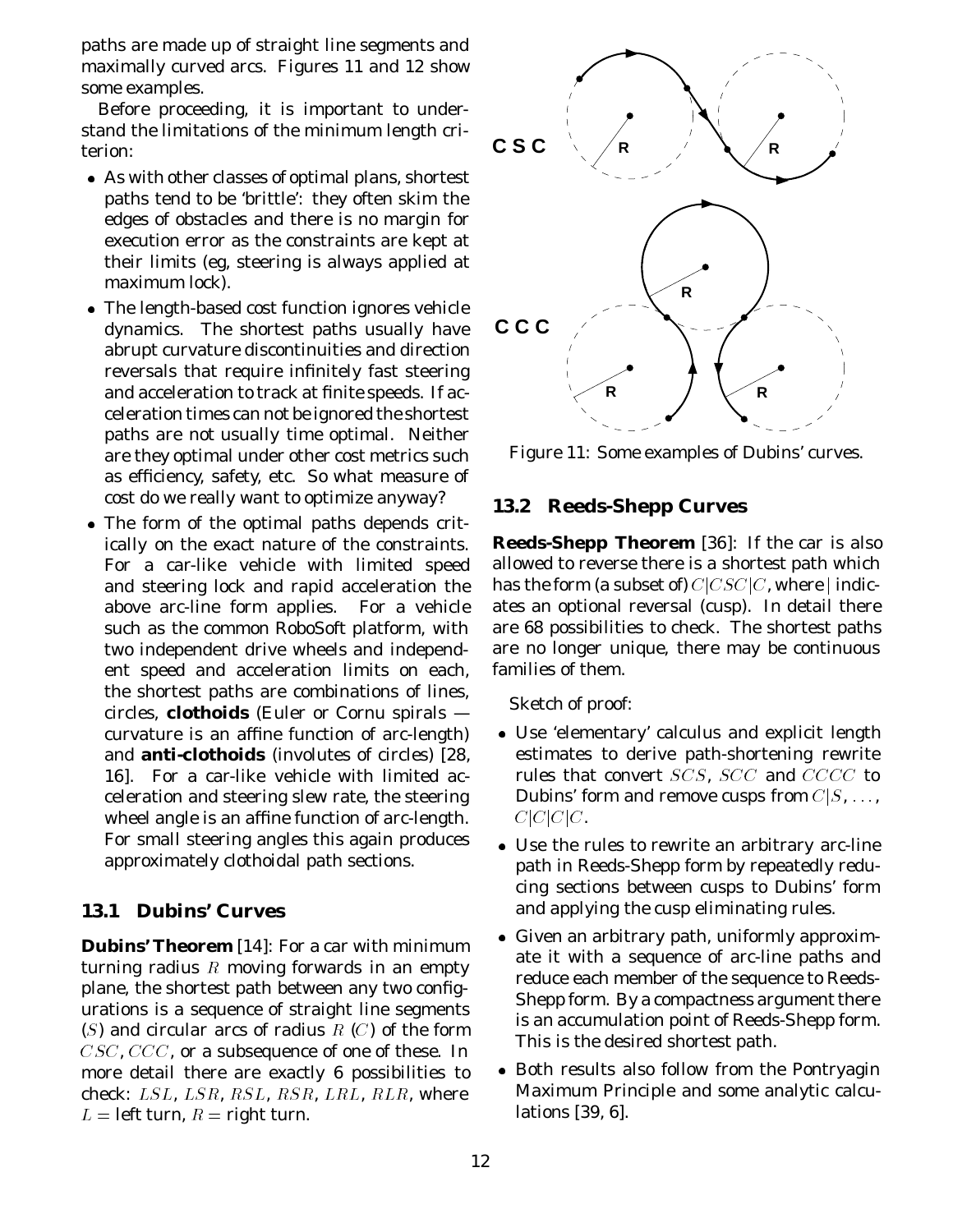

Figure 12: Some possible Reeds-Shepp curves for reversal in place and parallel parking.

## **14 Optimal Planning for Pointlike Cars**

Jacobs and Canny [19, 20, 21] have adapted classical configuration space construction techniques to Dubins' curves to produce a pair of planners that find approximate minimum length paths for a point-like, limited-steering-lock car moving forward in the plane with open polygonal obstacles. The methods differ in the configuration space approximation method they use and in the robustness of the paths they produce.

The main results proved by Jacobs and Canny [19, 20, 21] are as follows:

- 1. If any path exists for the vehicle there is a minimum length path consisting of a finite number of smoothly joined Dubins' sections ending on obstacle edges or vertices, the start point or the goal.
- 2. There is a grid-based line sweep algorithm using Dijkstra search that finds a path within  $\mathcal{O}(\delta)$ % of the minimum length path in time  $\mathcal{O}(\frac{n^3}{\delta}\log n + \frac{n^2}{\delta^2}\log\frac{n^2}{\delta}).$
- 3. There is a quadtree-based plane sweep algorithm that finds an ' $\mathcal{O}(\delta)$ -robust' path within  $\mathcal{O}(\delta)\%$  of the minimum length  $\delta\text{-robust}$  path in time  $\mathcal{O}(n^4 \log n + \frac{n^2}{\delta^2})$ . Here,  $\delta$ -robust means



Figure 13: Events generating configuration space boundaries for a CSC Dubins' curve.

that perturbations of obstacles or endpoints of  $\mathcal{O}(\delta)$  can not destroy the path.

Both planners are based on the construction of *configuration spaces* for the Dubins' curves. Since the segments of the optimal path always end on obstacle edges or vertices, each segment has only one degree of freedom at each end: along an edge the location can vary but the tangent direction is fixed, while at a vertex the orientation is free but the location is fixed. So for each pair of environment features (edges or vertices) and each class of Dubins' curve there is a two dimensional space of Dubins' segments between the features, whose 'points' are labelled by the location (along an edge) or orientation (at a vertex) of the start and end points. Some of these curves may intersect obstacles or fail to be realisable, but we can map out the 'configuration space obstacle' (CSO) corresponding to these forbidden regions of the segments' 'configuration space'.

Figure 13 illustrates some of these ideas. The configuration space for this  $CSC$  curve is swept out as the initial point slides along its edge and the final orientation pivots around its vertex. As this happens the initial and final curvature centres move along a line and an arc respectively, and the straight segment is tangent to the resulting circles. At certain points arcs or lines of the path cross vertices or edges of the environment (A,B,C) or arc or line endpoints collide with one another (D,E). These transition points represent potential CSO boundaries.

In a *tour de force* of arc-line geometry, Jacobs and Canny prove a series of theorems on the structure and construction of Dubins' configuration spaces. As an example, here is their 'four type theorem' for type-CSC curves [21]: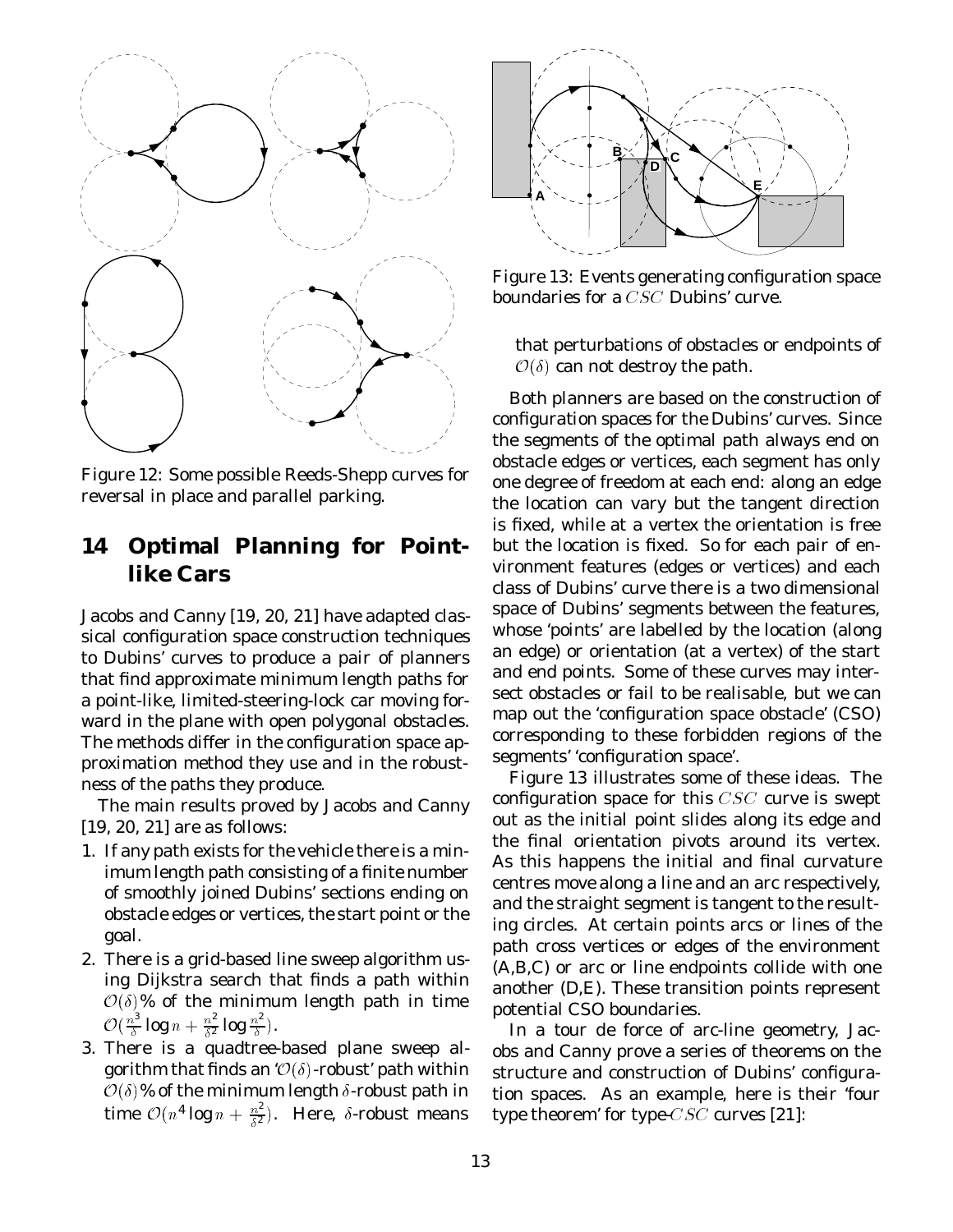Figure 14: The configuration space of a  $CSC$  Dubins' curve constructed by the Jacobs-Canny algorithm (from [21]).

Four types of constraint produce CSO boundaries for CSC curves:

- 1. An arc of the curve can hit an obstacle edge or vertex.
- 2. The straight section of the curve can hit an obstacle vertex.
- 3. An arc section can vanish (subtended angle  $\rightarrow$ 0, jumping to  $2\pi$ ).
- 4. The straight section can vanish (length  $\rightarrow$  0).

If a given path is to be feasible, each of its segments must lie in the 'free space' region of the appropriate Dubins' configuration space. The search for an optimal path can now be formulated as a tree search over nodes corresponding to environment features labelled by the terminal location or orientation of the path on that feature. Every feature is connected to each of the others by each of the possible types of Dubins' curve and the search is pruned at curves that fail to travel through free 'windows' of configuration space.

A Dijkstra search of this graph is sufficient to find the minimal path, but to make this scheme concrete a suitable discretisation of the path spaces is required. Dividing the length of each edge and the orientation at each vertex into a fixed number of subdivisions produces a discretisation corresponding to a rectangular grid in the segments' configuration spaces.

The line sweep version of the planner constructs the quantized configuration space obstacle directly, by moving along each grid line classifying each point in turn. For speed it maintains a running tally of the CSO boundaries crossed along the Figure 15: Some optimal paths for a forward moving point-like car produced by the Jacobs-Canny algorithm (from [21]).

line, so that each point (Dubins' segment) does not have to be tested against the raw geometry.

Figure 14 shows a CSC Dubins' configuration space constructed by the Jacobs-Canny line sweep algorithm. The horizontal and vertical boundaries represent collisions of the initial and final arcs with obstacles, some of the wave-like boundaries correspond to the vanishing of arc sections, and all the other boundaries arise from collisions of the straight section with obstacle vertices. Figure 15 shows some optimal paths generated by the method.

The quadtree version of the planner sweeps a line across the plane maintaining an ordered list of the positions of active CSO boundaries on the line. This allows it to generate a quadtree representing the completely free (i.e. neither occupied nor mixed) cells of the grid. The resulting halfcell-width of free space around each grid point (cell centre) is enough to derive  $\delta$ -robustness.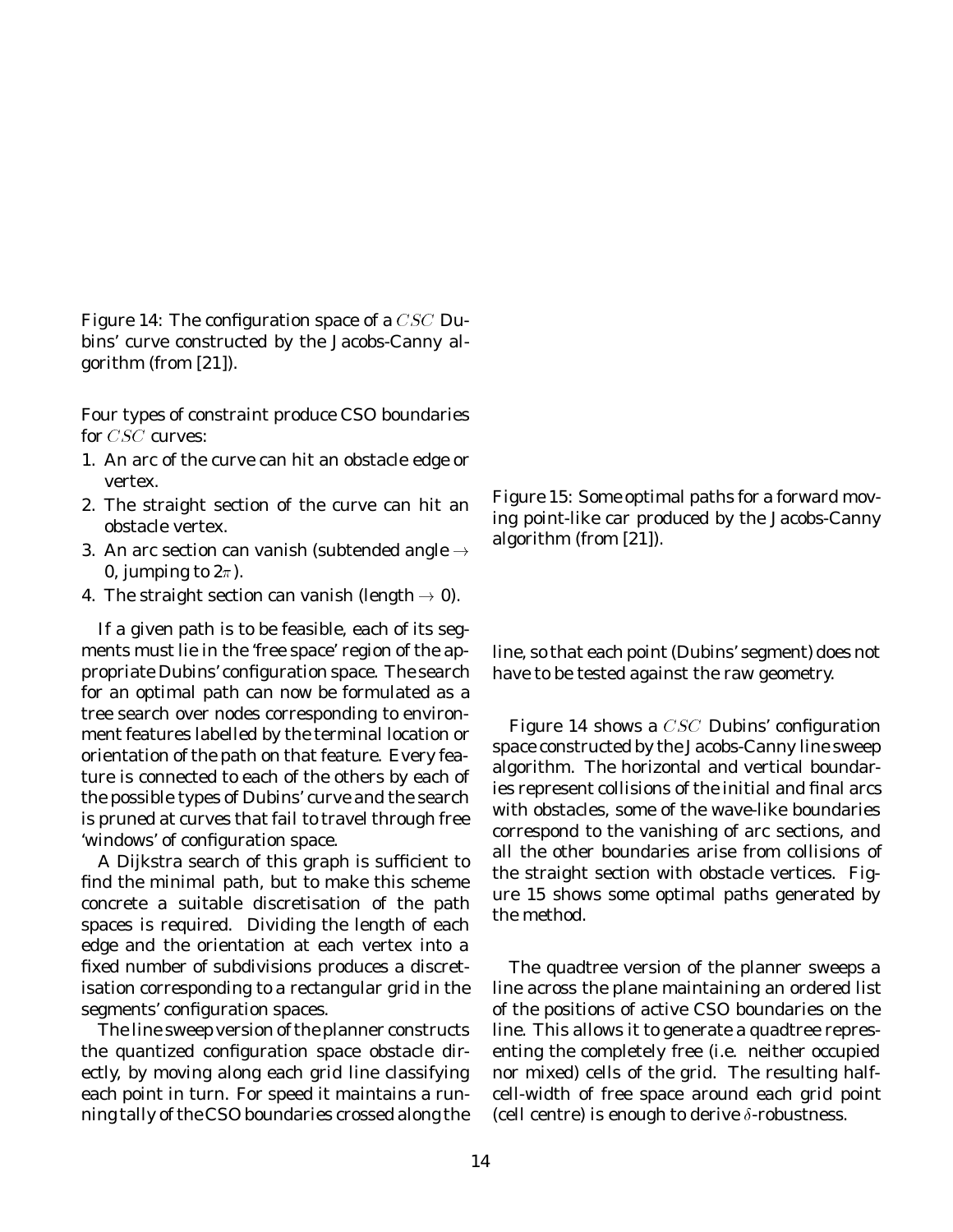Figure 16: The stages of planning a parallel parking manoeuvre in the Jacobs-Laumond scheme (from [26]).

## **15 The Jacobs-Laumond and Latombe Planners**

The Jacobs-Canny planner produces optimal (minimum length) paths, but works only for a point-like car moving forwards among polygonal obstacles. Jacobs and Laumond [18, 27] have introduced a remarkable stochastic planner that uses an underlying *holonomic* planner, Reeds-Shepp curves, and randomized search to produce qualitatively good heuristic paths for a polygonal car moving forwards and backwards among polygonal obstacles. Latombe's modification of this [23, 10] is probably the best existing method for planning manoeuvres of realistic cars in realistic environments.

#### **15.1 The Jacobs-Laumond Strategy**

The Jacobs-Laumond and Latombe algorithms are examples of the following general strategy, which applies to any nonholonomic system for which local paths can be generated in the absence of obstacles (see fig. 16):

- 1. Choose any set of 'canonical' nonholonomic paths that connect arbitrary nearby system configurations without moving too far from either of them, and implement a collision checking routine for these paths. For a car the Reeds-Shepp curves are a good choice because they are guaranteed to be short and collision checking is easier for arc-line paths, but any similar family would do (e.g. spline-based paths or those generated in  $\S$ 9).
- 2. Ignore the nonholonomic constraints. Use any suitable planner to generate a path for a freely translating and rotating 'hovercraft' the shape of the vehicle. The path should clear all of the obstacles by some margin  $\delta$ . If the planner produces obstacle-skimming paths, an obstacle growing or path relaxation stage is required to move the path away from the obstacles it touches.
- 3. Replace this infeasible holonomic path with a feasible nonholonomic one. If a canonical curve between the endpoints exists and is collisionfree, replace the entire holonomic path segment with it. If not, recursively subdivide the segment and try again. This recursion is guaranteed to terminate because the endpoint separation eventually becomes much smaller than (any continuous function of) the clearance  $\delta$ .
- 4. The resulting path is probably very jagged. Attempt to simplify it by repeatedly joining randomly generated pairs of intermediate configurations with collision-free canonical curves. For Reeds-Shepp curves this step shortens the path as well as simplifying it.

Although this strategy is clearly heuristic (i.e. the output is not 'optimal'), it is **complete** (guaranteed to find a path if one exists) whenever the underlying holonomic planner is guaranteed to find a path with non-zero clearance if one exists.

For a car the subdivision step produces a path of length  $O(l/\delta)$  with  $O(l/\delta^2)$  sections, where l is the length of the initial path. For example, to move sideways into a parallel park with forward clearance  $\delta$ , a car may have to make repeated seesawing manoeuvres of length  $\mathcal{O}(\delta)$ , each of which produces a sideways displacement of only  $\mathcal{O}(\delta^2)$ . More generally, it seems likely that for a (sufficiently regular) nonholonomic system of degree k (i.e. Lie brackets of up to k controls are required to span the state space directions) the resulting paths will have length  $O(l/\delta^{k-1})$  and con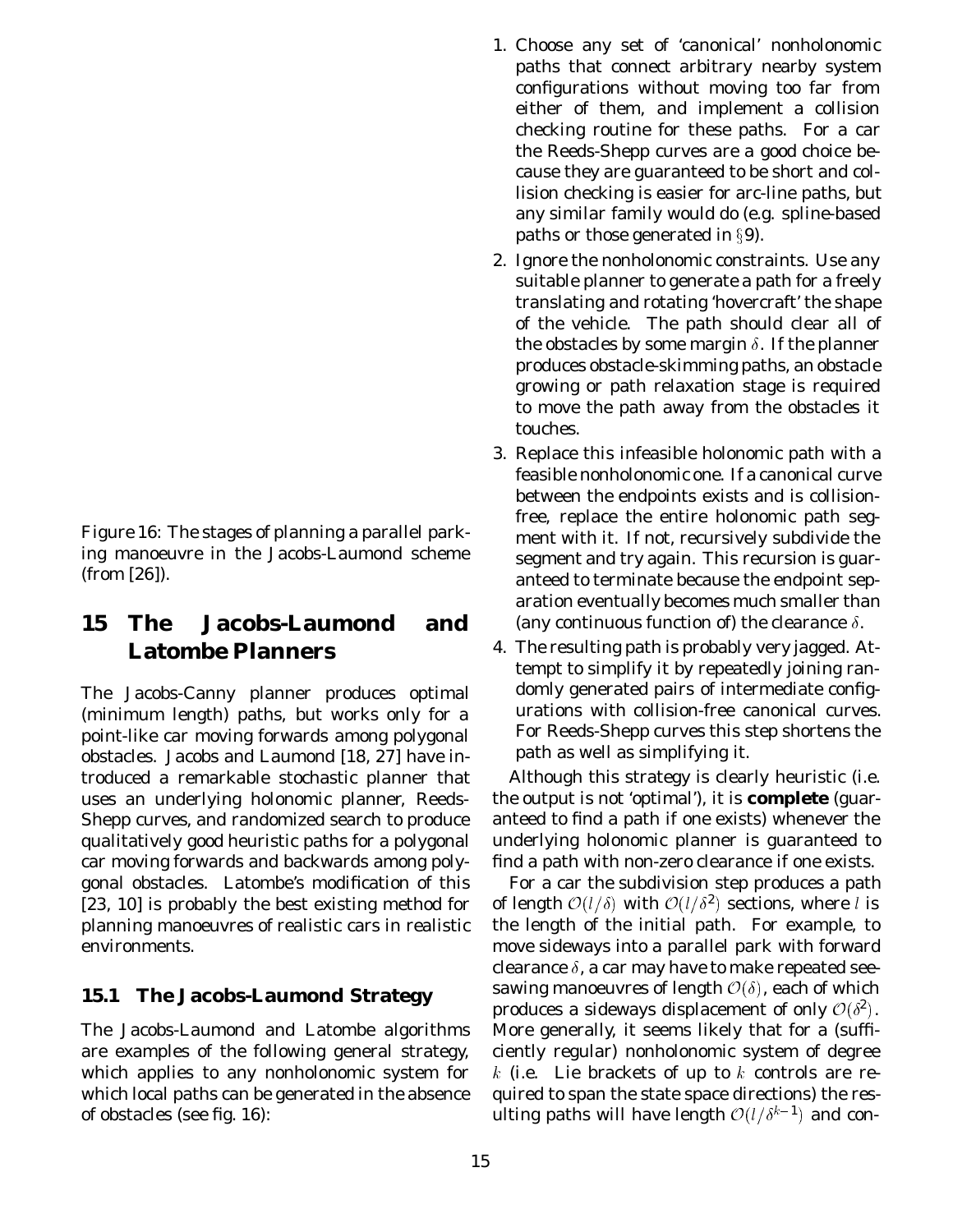Figure 17: Some paths produced by Latombe's version of the Jacobs-Laumond scheme (from [23]).

tain  $\mathcal{O}(l/\delta^k)$  manoeuvres [26]. Clearly, the initial planner should produce paths with as large a clearance as possible.

The original Jacobs-Laumond planner [18, 27] used a complete classical 'piano-movers' planner for the first step. As this produced obstacleskimming paths, a heuristic perturbation method was developed to move the holonomic path away from the obstacles it touched. The resulting nonholonomic paths were quite usable, but sometimes more complex than necessary owing to the poor use of the available free space.

#### **15.2 Latombe's Implementation**

Latombe's version of the planner [23] uses the Barraquand-Latombe randomized planner [5, 24] for the first stage. This produces a heuristic potential field with relatively few local minima from a bitmap representation of the environment. It then follows the potential gradient in the usual way and uses an innovative randomized search technique to escape from any local minima it falls into. The potential is calculated by propagating wavefronts from the obstacle boundaries to produce an approximate free space Voronoi diagram, then propagating distances back from the goal along the Voronoi spines to produce the 'backbone' of the potential. To allow vehicle orientation to be controlled, potentials are calculated separately for several control points on the vehicle and combined heuristically.

The resulting 'holonomic' algorithm is probabilistically resolution complete and very fast in practice, and the paths it produces have almost maximal clearance since they roughly follow the Voronoi diagram. This simplifies the task of the subsequent stages of the scheme, so that the resulting planner can very quickly produce good paths, even in quite complex environments. Figure 17 shows some paths planned by Latombe's algorithm.

### **16 Summary**

It is now possible to plan complex paths and manoeuvres for vehicles subject to nonholonomic constraints such as cars and trucks with arbitrary numbers of trailers. We have seen how to formulate the control laws and differential constraints for such systems in state space. Nonholonomic constraints are ones that fail to 'mesh' into integral surfaces, so that small local manoeuvres can 'undo' the constraint. The essence of this is captured by the Lie bracket, a kind of derivative operation acting on the control laws or constraints.

By iterating the Lie bracket one can find all of the displacements that can be produced by local manoeuvring. When *any* local displacement can be so generated, the nonholonomic system can follow arbitrary paths arbitrarily closely by energetic manoeuvring, so nonholonomic paths exist if and only if robust *unconstrained* paths exist. In this case, sequences of finite manoeuvres to drive the system between any two nearby configurations can be synthesized using several algebraic techniques.

In theory, optimal paths can be planned for general nonholonomic systems under the path-length or any other cost function, but this is can quickly become computationally intractable as the number of degrees of freedom is increased. For carlike vehicles the shortest paths are available in a simple closed form and this has resulted in several efficient, practical motion planning algorithms for cars under the shortest-path cost function.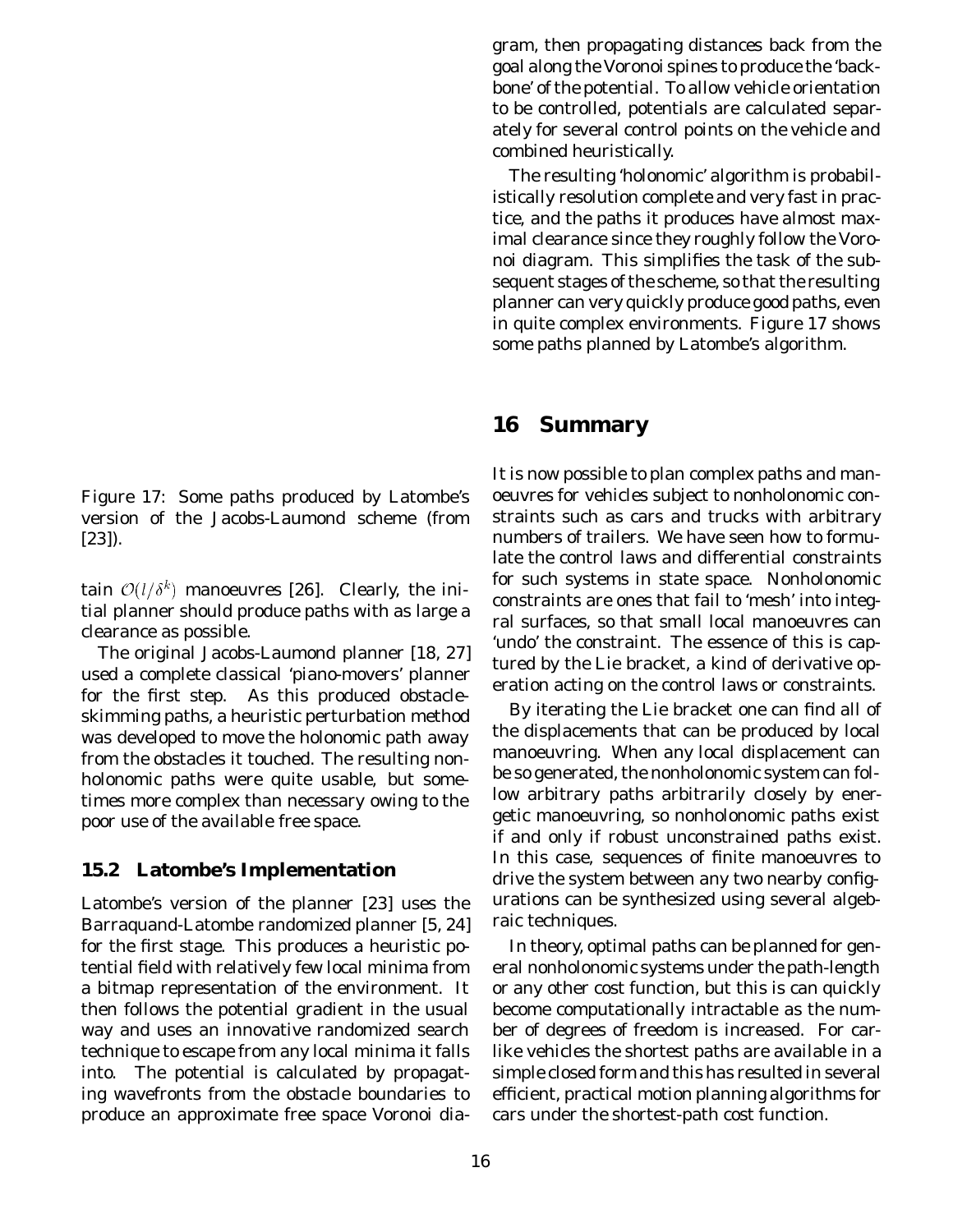## **17 Further Reading**

Straightforward introductions to calculus on manifolds are available in a number of places. For the basic material on vector fields and differential forms a good starting point might be Arnold's excellent course on classical mechanics [3], followed by Abraham, Marsden and Ratiu [2]. For a more exhaustive treatment see Spivak [37]. Abraham and Marsden [1] is a comprehensive survey of calculus on manifolds, dynamical systems and nonlinear mechanics from a modern, geometric, synthetic point of view. (*N.B.* The first edition is more concrete and somewhat easier to read).

Macki and Strauss [30] is an accessible introduction to optimal control theory. Isidori [17] is a somewhat more advanced text on geometric control.

For a general introduction to motion planning read Latombe's monograph [24]. The collection by Li and Canny [29] is a good survey of current research in nonholonomic planning. In particular, the chapter by Laumond [26] provides many references and covers some aspects of nonholonomic planning more thoroughly than the current paper.

#### **Acknowledgements**

This paper grew out of a lecture presented during a study program on Computer Vision held at and supported by the Newton Institute of Mathematical Sciences, Cambridge, U.K. It leans heavily on material from the Li-Canny book [29] and has benefited by conversations with Roger Brockett. The author is supported by the European Community ESPRIT project SECOND.

### **A Brockett's Theorem**

A system  $\boldsymbol{x} = \boldsymbol{f}(\boldsymbol{x})$  is **asymptotically stable** at  $\boldsymbol{x_0}$ in **X** if the forward image of each neighbourhood  $\mathcal N$ of  $\mathbf{x}_0$  always stays inside N after some time  $t_0(\mathcal{N})$ and finally converges to  $\mathbf{x}_0$ :  $e^{t\mathbf{f}} \cdot \mathcal{N} \subseteq \mathcal{N}$  for all  $t\geq t_{\mathbf{0}}(\mathcal{N})$  and  $\lim_{t\to\infty}\mathbf{e}^{t\boldsymbol{f}}\cdot \mathcal{N}=\{\textbf{\textit{x}}_0\}.$  Asymptotic stability is extremely important in the theory of general dynamical systems. The rough idea is that after youthful wanderings the system must settle down and tend to a limit in a well behaved way.

Brockett's theorem says the following [8]: Suppose that we want to find a continuously differentiable feedback law  $\mathbf{u} \equiv \mathbf{u}(\mathbf{x})$  that 'parks' a

continuously differentiable system  $\mathbf{x} = \mathbf{f}(\mathbf{x}, \mathbf{u})$  at a state  $\mathbf{x}_0$  with  $\mathbf{f}(\mathbf{x}_0,0) = 0$ , and also makes  $\mathbf{x}_0$ asymptotically stable so that small perturbations of the parking trajectory will be 'absorbed'. For such a control law to exist the following conditions must hold:

- 1. There must be a neighbourhood  $\mathcal N$  of  $\mathbf x_0$  within which each point *x* has *some* control sequence  $u_x(t)$  steering it to  $x_0$  as  $t \to \infty$ .
- 2. The linearized system at  $x_0$  must have no uncontrollable unstable modes. There must be controls that can manipulate and stabilize any modes whose eigenvalues have positive real parts.
- 3. The mapping  $\boldsymbol{f}$  :  $(\boldsymbol{x}, \boldsymbol{u}) \rightarrow \boldsymbol{f}(\boldsymbol{x}, \boldsymbol{u})$  must be onto an open neighbourhood at 0. This means roughly that *all* the state space directions must be spanned by possible controlled motions near  $x_0$ .

The third condition implies that *no* system with differential constraints can be stabilized to a point with a continuously differentiable feedback law, since the constrained controls can not span  $T_{x_0}X$ . The proof of the theorem is topological and provides little insight into the obstruction to stability, but the general idea is that 'sideways' displacements (those not in Span $(\frac{\mathbf{d} \boldsymbol{f}}{\mathbf{d} u^{t}}))$  have to be corrected by 'forwards' or 'backwards' manoeuvres (in the  $\text{Span}(\frac{df}{du})$  directions). But small shuffling manoeuvres require cusp-like reversals for which there is no continuously differentiable control law, while manoeuvres without reversals must 'go around in a loop and come back for another try' and can not be interpolated smoothly to zero as the start point is moved towards the fixed point  $\mathbf{x}_0$ .

### **B The Maximum Principle**

Pontryagin's Maximum Principle for time independent dynamics can be briefly stated as follows [35]:

- 1. Given dynamics  $x^a = f^a(\mathbf{x}, \mathbf{u})$  and initial and final states  $\mathbf{x}_0$  and  $\mathbf{x}_1$ , designate the cost function by  $f^{\mathbf{0}}(\textbf{\textit{x}},\textbf{\textit{u}})$  and prepend a component  $x^{\mathbf{0}}$ to  $\bm{x}$  to contain the running cost total:  $\dot{x}^{\bm{0}}$  =  $f^{\mathbf{0}}(\mathbf{x}, \mathbf{u}) \equiv c(\mathbf{x}, \mathbf{u})$  so that  $x^{\mathbf{0}}(t) = \int^t c(\mathbf{x}, \mathbf{u}) dt$ .
- 2. Introduce 'momentum' variables  $p_a$  dual to the extended *x* vector and define a Hamiltonian  $\bm{H}(\bm{p},\bm{x},\bm{u})\equiv\sum_{a}p_{a}f^{a}(\bm{x},\bm{u})$ . For any given  $\bm{u}(t)$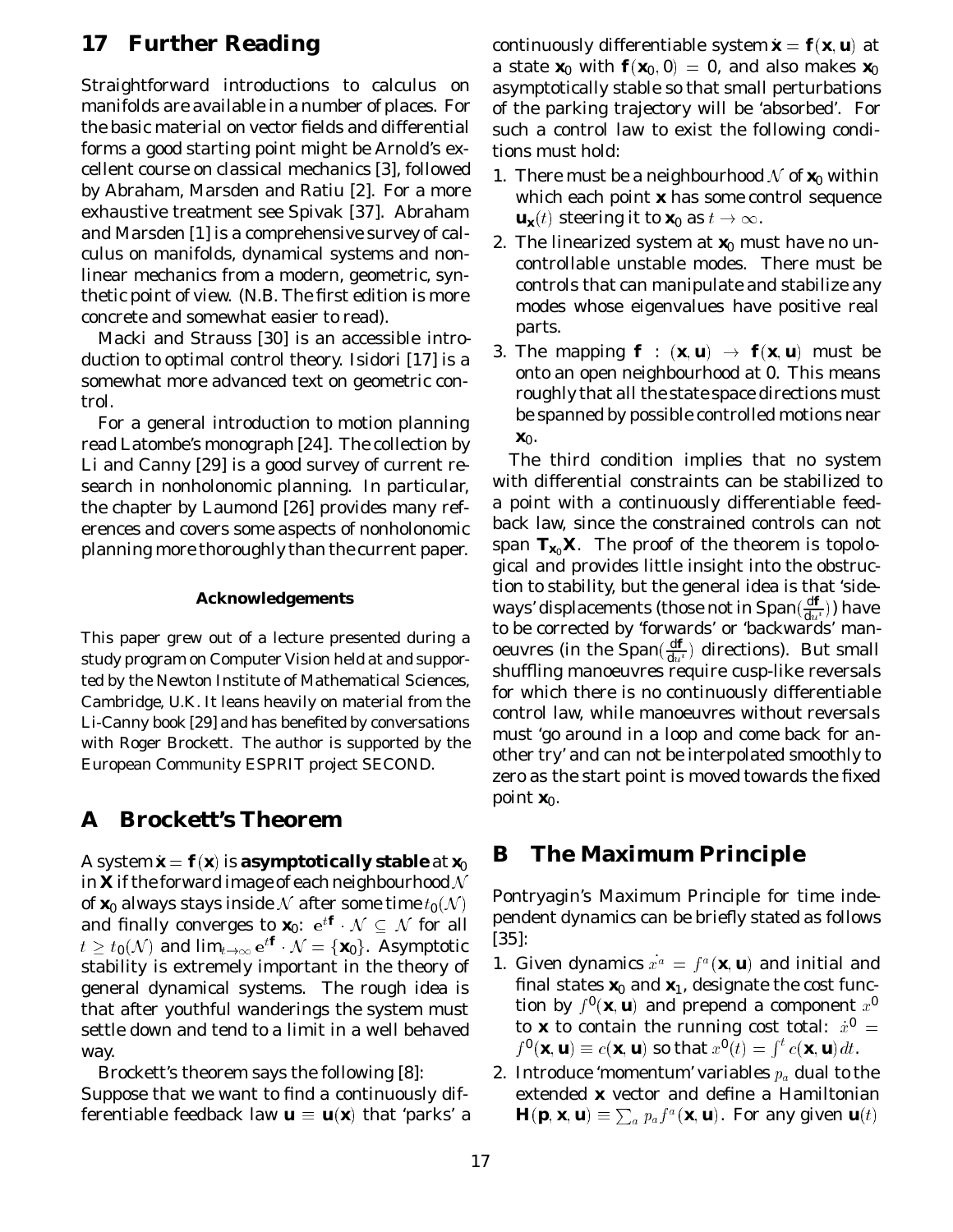and initial conditions  $\bm{p}(t_0)$  ,  $\bm{x}(t_0)$  we can integrate the Hamiltonian equations of motion:

$$
\dot{\mathbf{x}} = \frac{\partial \mathbf{H}(\mathbf{p}, \mathbf{x}, \mathbf{u})}{\partial \mathbf{p}} \n\mathbf{p} = -\frac{\partial \mathbf{H}(\mathbf{p}, \mathbf{x}, \mathbf{u})}{\partial \mathbf{x}}
$$

The first equation gives the system dynamics and is independent of *p*. The second tells how the momentum changes with time and can be integrated once  $\mathbf{x}(t)$  is known. Note that  $p_0$ is conserved (constant with time) because the Hamiltonian is independent of the cost  $x^0$ , and the Hamiltonian dynamics itself guarantees that the 'energy'  $H(p, x, u)$  is conserved.

- 3. Now start from  $x_0$  and an arbitrary initial momentum  $\boldsymbol{p}(t_0)$ , and at each time step *apply the control which maximizes*  $H: u \equiv$  $\arg\max_{\boldsymbol{u}\in\boldsymbol{U}}\boldsymbol{H}(\boldsymbol{p}(t),\boldsymbol{x}(t),\boldsymbol{u})$ . Update  $\boldsymbol{x}$  and  $\boldsymbol{p}$ with Hamilton's equations as usual, and continue.
- 4. Eventually, the path will miss  $\bm{x}_{\text{l}}$ . Adjust  $\bm{p}(t_{\text{0}})$ and repeat the process until the path passes through  $x_1$ . Since *H* is homogeneous in *p* it is sufficient to fix  $p_{\bf 0}(t_{\bf 0})~=~-1.$  Do not bother to consider values of  $p(t_0)$  for which  $\max_{\bm{u}} \bm{H}(\bm{p}(t_0),\bm{x}_0,\bm{u})$  is nonzero as they can not be optimal.
- 5. If the previous step succeeds, Pontryagin's main result [35] is that the resulting path is locally optimal and *may* be globally optimal (i.e., the above conditions are necessary but not sufficient for optimality). In practice the chances are high that the best candidate trajectory passing through  $x_1$  is in fact the optimal one, but in general this is a delicate mathematical question.
- 6. There are usually certain critical values of *x* and *p* at which the maximising control suddenly jumps from one point of *U* to another. For bounded controls these points tend to be on the boundaries of *U*. So the optimal control schedule typically consists of a piecewise continuous sequence of hard-limited controls, with abrupt jumps between constraint boundaries at critical times: 'bang-bang' controls. The momenta  $p_a$  are called **switching functions**. The key information encoded in the implicit initial condition  $\boldsymbol{p}(t_0)$  is the switching schedule for the solution.

#### **References**

- [1] Ralph Abraham and Jerrold E. Marsden. *Foundations of Mechanics*. Benjamin-Cummings, 2nd edition, 1978.  $(1^{st}$  edition, 1967).
- [2] Ralph Abraham, Jerrold E. Marsden, and Tudor Ratiu. *Manifolds, Tensor Analysis and Applications*. Global Analysis Pure and Applied series. Addison-Wesley, 1983.
- [3] V. I. Arnold. *Mathematical Methods of Classical Mechanics*. Number 60 in Graduate Texts in Mathematics. Springer-Verlag, 1978.
- [4] J. Barraquand and J.-C. Latombe. Nonholonomic multibody mobile robots: Controllability and motion planning in the presence of obstacles. In *IEEE International Conference on Robotics and Automation*, pages 2328–35, Sacramento, CA, April 1991.
- [5] J. Barraquand and J.-C. Latombe. Robot motion planning: A distributed representation approach. *International Journal of Robotics Research*, 10(6):628–49, 1991.
- [6] J. D. Boissonnat, A. Cerezo, and J. Leblong. Shortest paths of bounded curvature in the plane. Technical report, INRIA, Sophia Antipolis, July 1991.
- [7] N. Bourbaki. *Groupes et Alg`ebres de Lie*, chapter 2–3. CCLS Diffusion, Paris, 1972.
- [8] R. W. Brockett. Asymptotic stability and feedback stabilization. In R. W. Brockett, R. Millman, and H. Sussmann, editors, *Differential Geometry and Geometrical Control Theory*, volume 27 of *Progress in Mathematics*, pages 181–91, Boston, 1983. Birkhäuser.
- [9] J. Canny, B. Donald, J. Reif, and P. Xavier. On the complexity of kinodynamic planning. In *29th Symposium on the Foundations of Computer Science*, White Plains, NY, 1988.
- [10] W. Choi and J.-C. Latombe. A reactive architecture for planning and executing robot motions with incomplete knowledge. In *IEEE International Workshop on Intelligent Robot Systems (IROS)*, Osaka, November 1991.
- [11] W. L. Chow. Uber systeme von lenearen partiellen differentialliechungen ester ordung. *Math. Ann.*, 117:98–105, 1939.
- [12] J.-M. Coron. Global asymptotic stabilization for controllable systems without drift. Technical report, 1991.
- [13] B. Donald and P. Xavier. A provably good approximation algorithm for optimal-time trajectory planning. In *IEEE International Conference on Robotics and Automation*, pages 958–63, 1989.